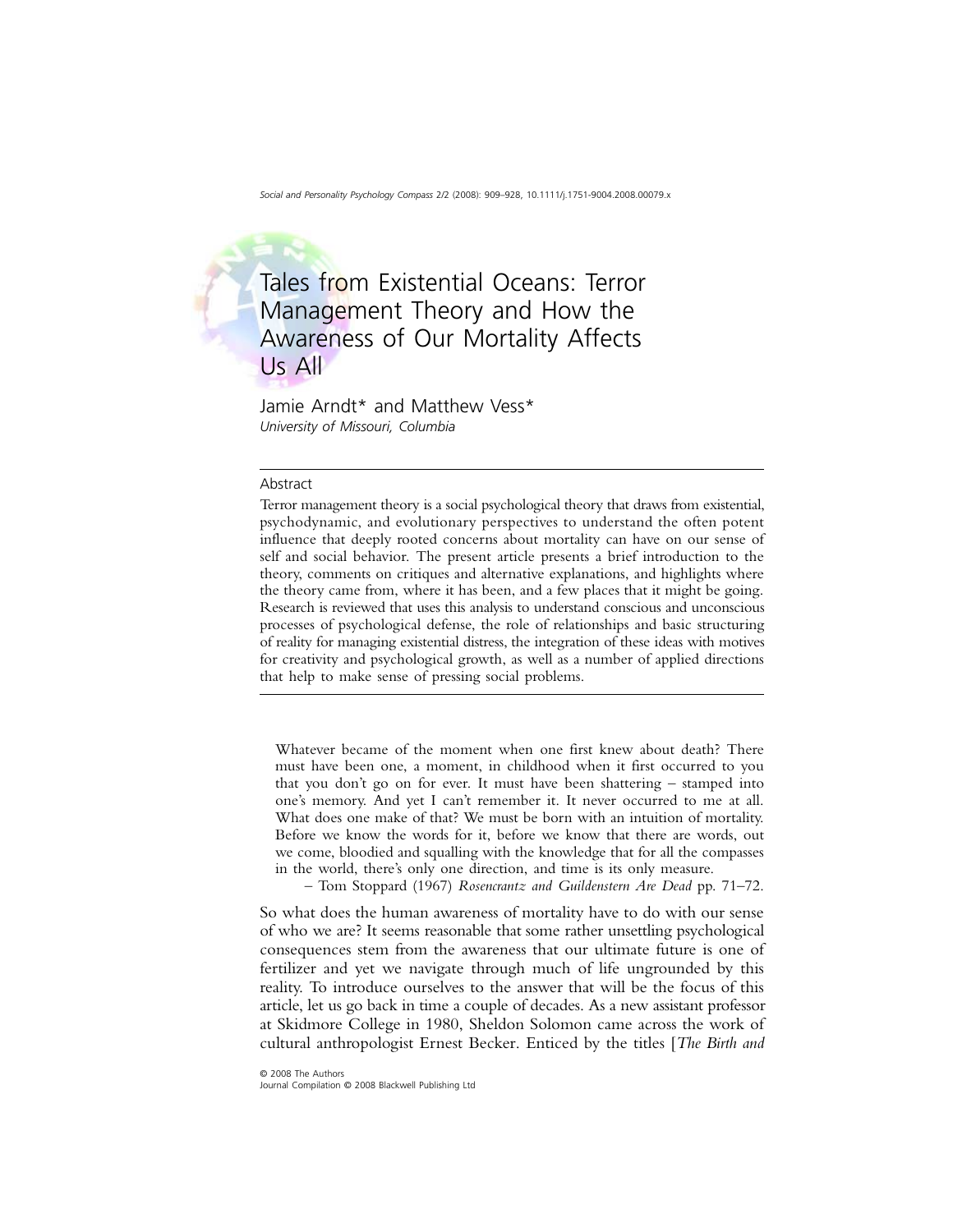*Death of Meaning* (1971), *The Denial of Death* (1973), *Escape from Evil* (1975)], he sat down to glimpse through the first and, after emerging from the engrossed consumption that followed, shared the books with his colleagues Jeff Greenberg and Tom Pyszczynski. Thus was born the social psychological recognition of Becker's work and what would soon become terror management theory (TMT; Greenberg, Solomon, & Pyszczynski, 1986): The idea that much of our basic identity and motivation function to assuage deeply rooted anxieties emanating from the awareness that, ultimately, no matter how you slice it, we are doomed to the grave.

The first efforts to publish a synopsis of Becker's ideas about the centrality of the human awareness of mortality in the ongoing social affairs of everyday life were, to say the least, rebuffed. The first review of a TMT offering contained a single sentence, 'I am absolutely certain that these ideas will be of no use to any psychologist, alive or dead.' Although the 'alive or dead' clause was a nice touch, the primary substantive concern behind this reaction was the lack of empirical evidence to support the ideas. Twenty plus years later, the theory has inspired over 350 separate studies conducted in at least a dozen countries, and in contrast to that initial commentary, the theory seems to have been quite useful to the living. The theory has been applied to a broad range of phenomena within psychology and beyond, with relevant analyses in, among other fields, political science, anthropology, nursing, literature, film critique, and even cybernetics. This is not to say the theory has not generated a fair amount of contention and alternative explanations. Indeed, it is perhaps this generativity that is one of its great strengths. On a broad level, what terror management work has seemed to do is legitimize the existential realm, once maligned as beyond the scope of scientific scrutiny, as a viable avenue of empirical psychological inquiry (Koole, Greenberg, & Pyszczynski, 2006). In this article, we try to briefly convey a general sense of what TMT is, some specific places it has recently been, and where it might be going. We note, however, that this is by no means an exhaustive overview, as such would be far beyond the scope of a brief article.

## **A Premier of Basic TMT**

To start, we provide a brief overview of the theory and the initial research that it generated. Becker's (e.g., 1971) efforts to synthesize a potpourri of intellectual thought (e.g., Freud, Rank, Kierkegaard, Heidegger, Darwin, & Mead) led him to surmise that, to understand why humans behave the ways they do, one must understand how humans are both similar to and distinct from other animals. As such, Becker proposed that much of human behavior can be attributed to the uniquely human existential predicament in which our species finds itself.

From this perspective, the existential dilemma is conceptualized as the conflict between our biological proclivity to survive and our cognitive

<sup>© 2008</sup> The Authors *Social and Personality Psychology Compass* 2/2 (2008): 909–928, 10.1111/j.1751-9004.2008.00079.x Journal Compilation © 2008 Blackwell Publishing Ltd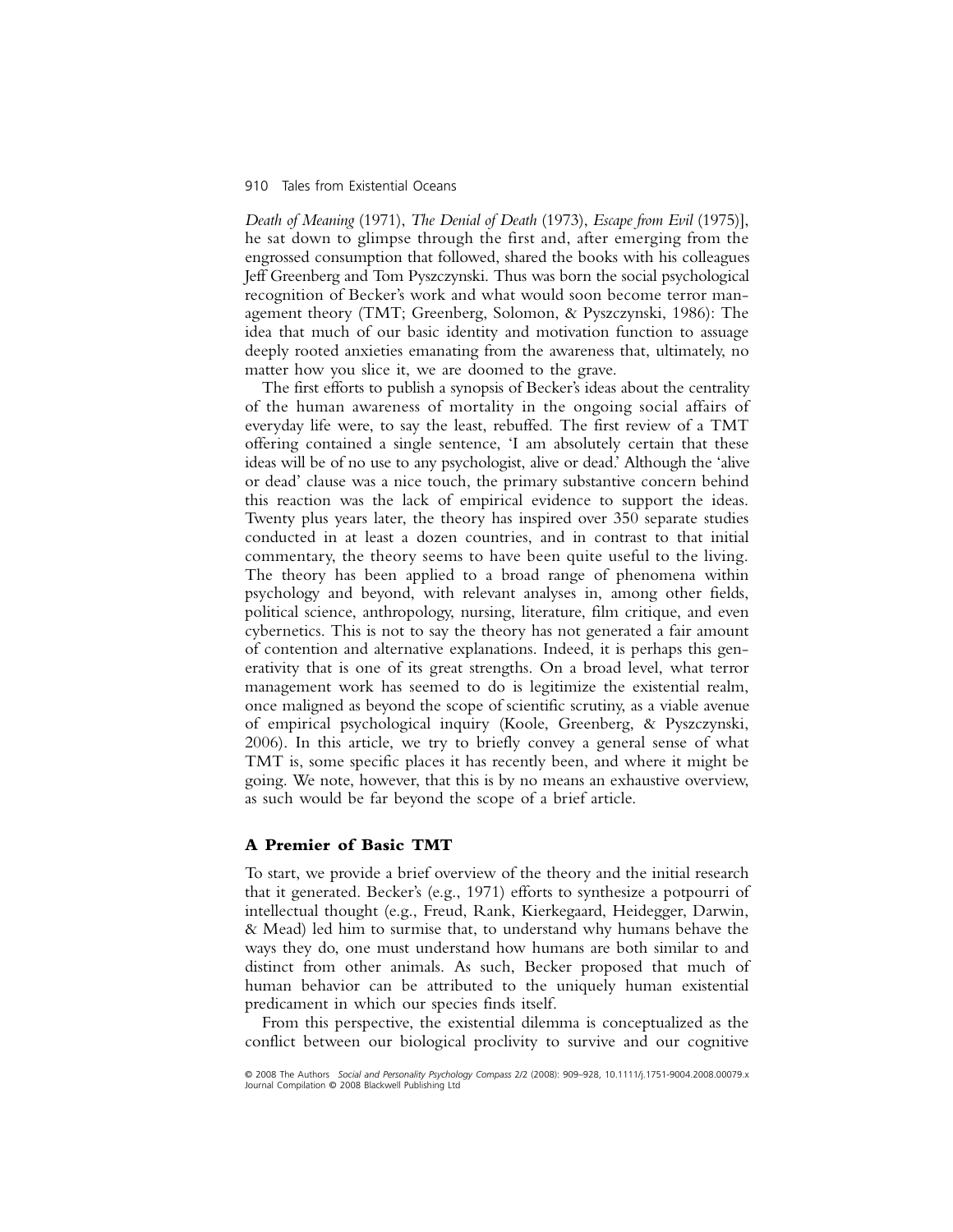capabilities to be aware that death is inevitable. The human ability for symbolic, temporal, and self-referenced thought comes with the price of knowing that death is stalking us all and can catch-up to us at any time. Such knowledge has the potential to arouse overwhelming feelings of terror [in Becker's (1973) terms, *annihilation anxiety*], and thus, the core proposition of TMT is that people need to manage this anxiety. To do so, individuals utilize a two-pronged anxiety buffer consisting of faith in a shared cultural conception of reality (worldview) and self-esteem. Cultural worldviews imbue life with meaning by providing explanations for our existence, standards for appropriate behavior, and the potential to transcend physical death via a sense of symbolic (e.g., contributing to a nation or family) or literal (e.g., religious) immortality. Furthermore, when individuals feel that they are meeting the specific standards of value espoused by their culture, they are provided with a sense of self-esteem that functions to buffer anxiety which, in many cases, is tethered to deeply rooted existential fears.

Because of their theoretical centrality, cultural worldviews and self-esteem were the initial focus of TMT research (see e.g., Greenberg, Solomon, & Pyszczynski, 1997; Pyszczynski, Greenberg, Solomon, Arndt, & Schimel, 2004, for reviews). In accord with the first ('mortality salience') hypothesis, a considerable amount of research has shown across a variety of contexts that activating people's awareness of mortality [mortality salience (MS)] leads people to more vehemently defend their cultural beliefs (i.e., worldview defense) and to more vigorously try to meet the standards, or contingencies, that enable them to feel good about themselves (i.e., self-esteem striving). For example, in many studies, American participants in the MS condition are initially asked to respond to two brief questions about the prospect of death. In contrast, control participants are asked to respond to parallel questions concerning a different aversive topic (e.g., pain, social exclusion, and failing). Subsequently, participants in the MS condition (relative to controls) express stronger liking for someone who said the United States is great and particularly strong disliking for a person who voiced a negative opinion of the United States. This general pattern of results has been replicated in myriad studies over the years and a recent meta-analysis by Jost and colleagues (2003) reported that MS effects generally yield fairly large effect sizes (average Cohen's *d* = 1.2). Of course, as with much laboratory research, the goal of these studies is to test theoretical generalizations, and it is the theoretical ideas that are then hoped to generalize to explain real world events (see, e.g., Mook, 1983). Thus, the effect size of a typical MS induction, while large, should be interpreted with caution.

The terror management function of self-esteem and cultural worldviews has been further supported by examinations of a second ('anxiety–buffer') hypothesis. This work has shown, for example, that high levels of self-esteem, both dispositionally high and situationally enhanced, enable people to face a variety of threats (e.g., receiving a painful electric shock and watching a video depicting gruesome scenes of death) with less anxiety. In addition,

<sup>© 2008</sup> The Authors *Social and Personality Psychology Compass* 2/2 (2008): 909–928, 10.1111/j.1751-9004.2008.00079.x Journal Compilation © 2008 Blackwell Publishing Ltd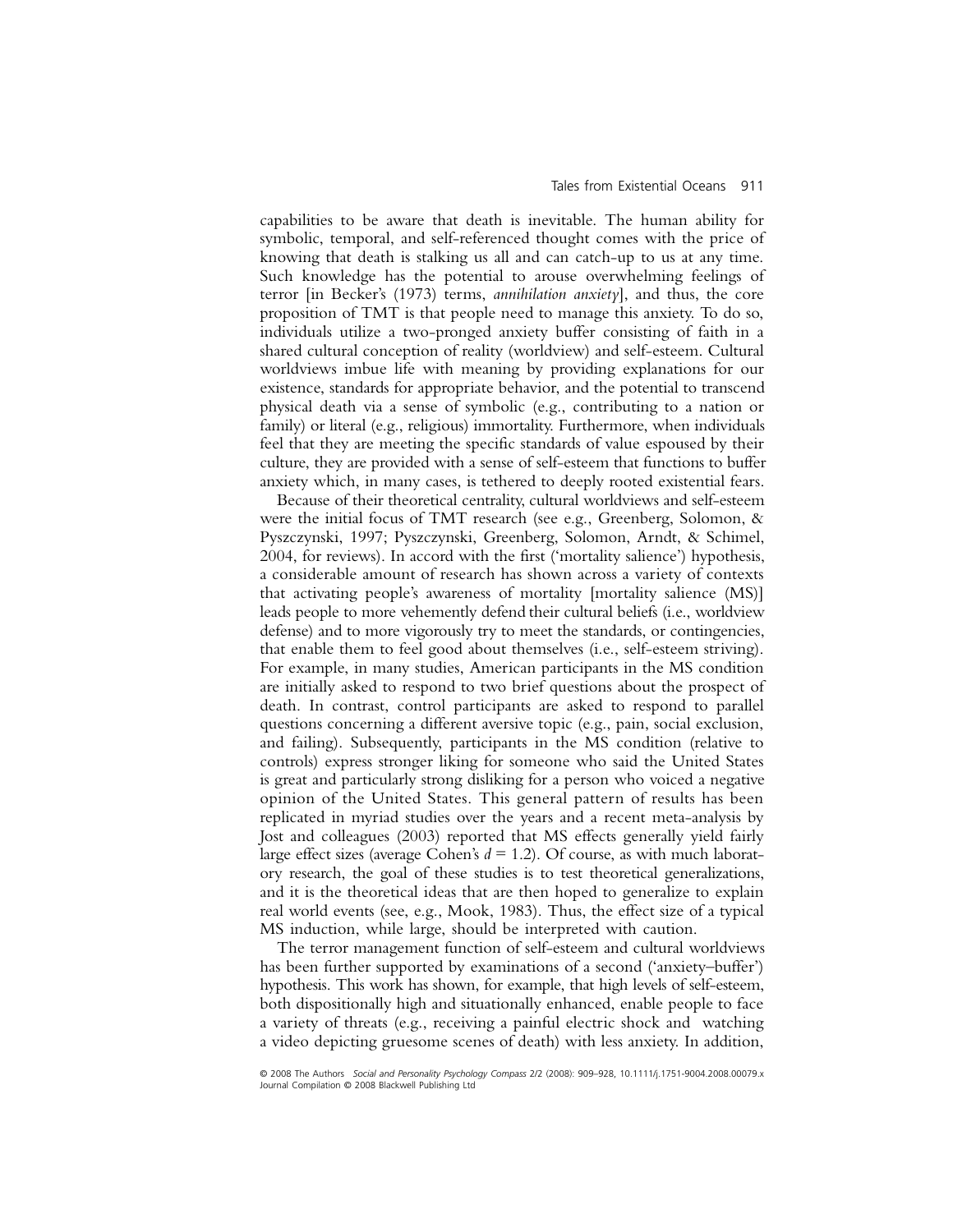this research has also demonstrated that both high levels of self-esteem and the affirmation of self-relevant beliefs attenuate the need to respond defensively (e.g., worldview defense) to reminders of mortality.

As these examples hopefully convey, the theory was initially directed toward explicating the broad questions of why it is that, in maintaining a sense of self, folks seem to have such a pervasive need to feel good about themselves and why people across the world and history have such difficulty co-existing peacefully with those who are different. In addition, research has established the importance of cultural worldviews and self-esteem in protecting people from existential fears about mortality. Subsequently, the theory has been applied to understanding an array of social psychological phenomena and demonstrating the broader role that death-related cognitions play in human motivation.

## **Criticisms and Alternatives**

Over the years, a number of criticisms of TMT have been lodged and have ranged from concerns about conceptual precision to alternative explanations for empirical effects. We only briefly comment on such critiques here, as a number of other papers respond to such concerns with considerable depth (see, e.g., Pyszczynski, Greenberg, Solomon, & Maxfield, 2006). One example of issues that have been raised, though, is to question the adaptive value of controlling anxiety about death (e.g., Leary, 2004). This is an important point because certainly some anxiety over impending threats is necessary to facilitate protective and adaptive responses. Indeed, in the face of an oncoming Mack truck (i.e., an immediate threat to life), it would certainly benefit us to expediently extricate ourselves from becoming a pancake. We believe that it is important to note though that TMT has only recently directed attention to the conscious fear of death. Rather, the theory has traditionally been concerned with the psychological ramifications of the unconscious reverberations of the awareness of inevitable – but not so much imminent – mortality. Woody Allen (1976) wrote, 'Its not that I'm afraid to die, I just don't want to be there when it happens' (p. 106). TMT, in a nutshell, seeks to explain how we symbolically try to avoid 'being there' when it happens.

Another important issue is whether the effects observed in TMT research (typically the focus is on worldview defense) are driven by what death represents (e.g., uncertainty: McGregor, Zanna, Holmes, & Spencer, 2001; van den Bos & Miedema, 2000; meaninglessness: Heine, Proulx, & Vohs, 2006; a threat to adaptive collations: Navarrete & Fessler, 2005) and not death per se. Death is certainly a multifaceted stimulus, and it is important to understand the different psychological concerns that it can provoke. But is death a problem because it, for example, arouses concerns about uncertainty or threatens our connections to others? These are difficult questions, but they can perhaps be informed by a few different points.

<sup>© 2008</sup> The Authors *Social and Personality Psychology Compass* 2/2 (2008): 909–928, 10.1111/j.1751-9004.2008.00079.x Journal Compilation © 2008 Blackwell Publishing Ltd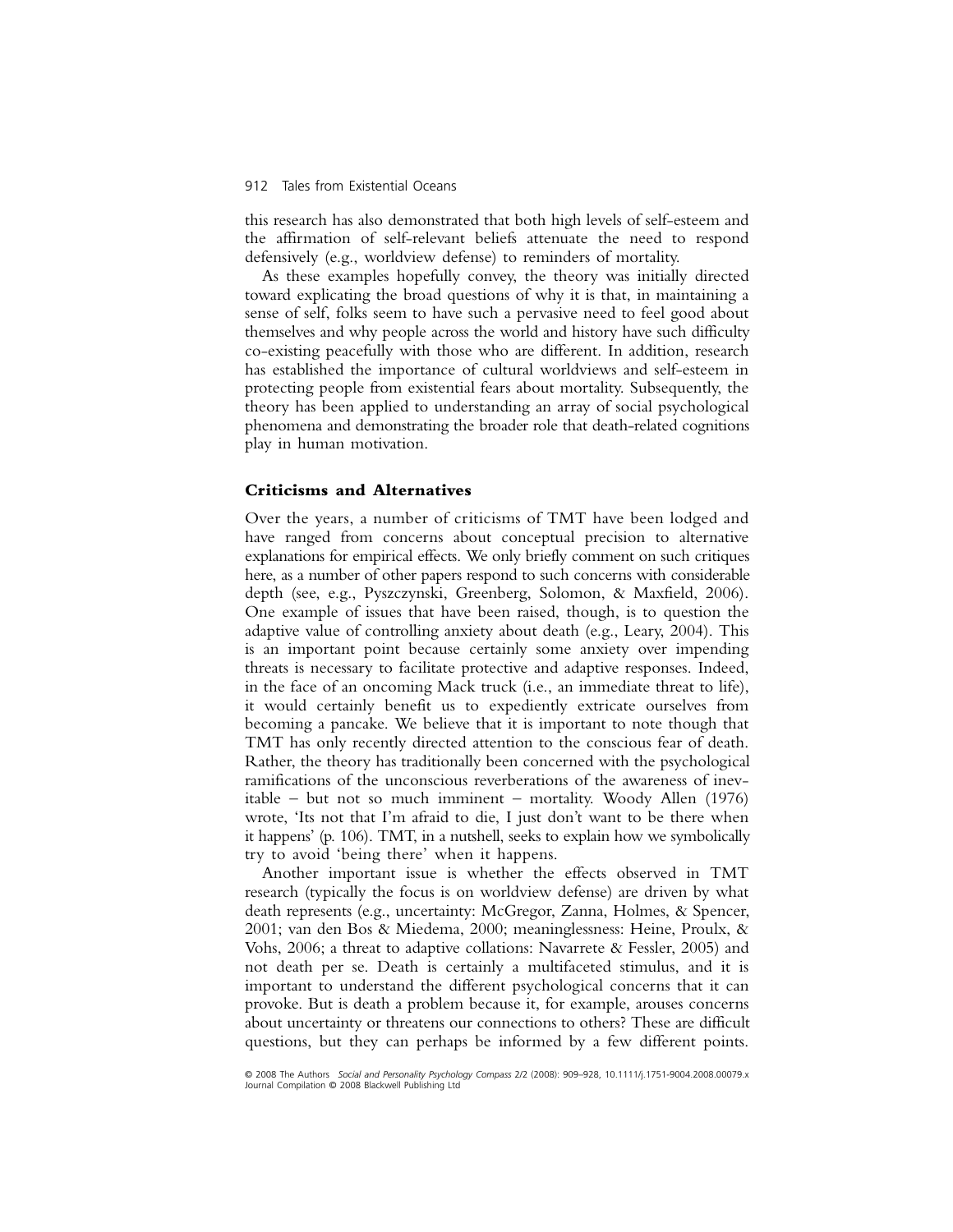First, death can be seen as all of these and much more (i.e., it is the only threat that is inevitable), which is part of what may render it psychologically unique and thus difficult to reduce to any one. Second, it is important to note that control conditions quite relevant to, if not going to the heart of such topics as uncertainty, meaninglessness, and social exclusion have been used in a variety of TMT experiments. Thus, although there are some interesting demonstrations of terror management-type effects as a result of having participants contemplate other aversive topics, it is necessary to consider studies where reminders of death and such alternative topics have engendered different effects. Third, MS has been manipulated in a variety of ways (e.g., open-ended questions about death, proximity to a funeral home, and subliminal death primes), thus lending some measure of convergent validity. Fourth, research has examined how these processes interface with the extent to which folks are non-consciously thinking about death (i.e., death thought accessibility). Threats to the protective structures posited to keep concerns with mortality at bay increase death thought accessibility (e.g., Mikulincer, Florian, Birnbaum, & Malishkevich, 2002; Schimel, Hayes, Williams, & Jahrig, 2007), the patterns (e.g., Greenberg et al., 1994), and moderators (e.g., Simon et al., 1997b) of worldview defense and self-esteem striving after MS treatments strongly correspond to patterns and moderators of death thought accessibility and successful engagement of worldview and self-esteem defenses after MS reduce death thought accessibility (e.g., Arndt, Greenberg, Solomon, Pyszczynski, & Simon, 1997). Thus, although more work is certainly needed, there seems to be convergent evidence pointing to a critical role of death-related cognition in producing the effects elicited by MS treatments.

Finally, in addition to considering the overall conceptual power and explanatory breadth of a given analysis, it is useful to step outside empirical social psychology and consider the anthropological and historical record. In so doing, we learn of the vital place that death-related ritual assumes in virtually all known cultures (see, e.g., Goldschmidt, 1990). With all this in mind, however, the exchange of alternatives and critiques is essential for the growth of any theoretical enterprise and, more importantly, understanding of the phenomena of interest. Indeed, TMT has developed considerably in light of the issues raised by various scholars. For example, one recurring critique concerned the apparent inconsistencies of TMT with risk-taking behavior. If people are motivated to avoid death, how then does the theory explain risky actions where individuals court their own demise? These critiques led to the development of novel hypotheses and explanatory mechanisms (e.g., some people use risky behavior as a means toward self-esteem enhancement) that were then tested and verified in subsequent research (e.g., on risky driving: Taubman Ben-Ari, Florian, & Mikulincer, 1999). In addition, what many of these varying perspectives have brought to the table is the recognition of the vital importance of other existential themes (e.g., uncertainty: McGregor et al., 2001; meaning:

<sup>© 2008</sup> The Authors *Social and Personality Psychology Compass* 2/2 (2008): 909–928, 10.1111/j.1751-9004.2008.00079.x Journal Compilation © 2008 Blackwell Publishing Ltd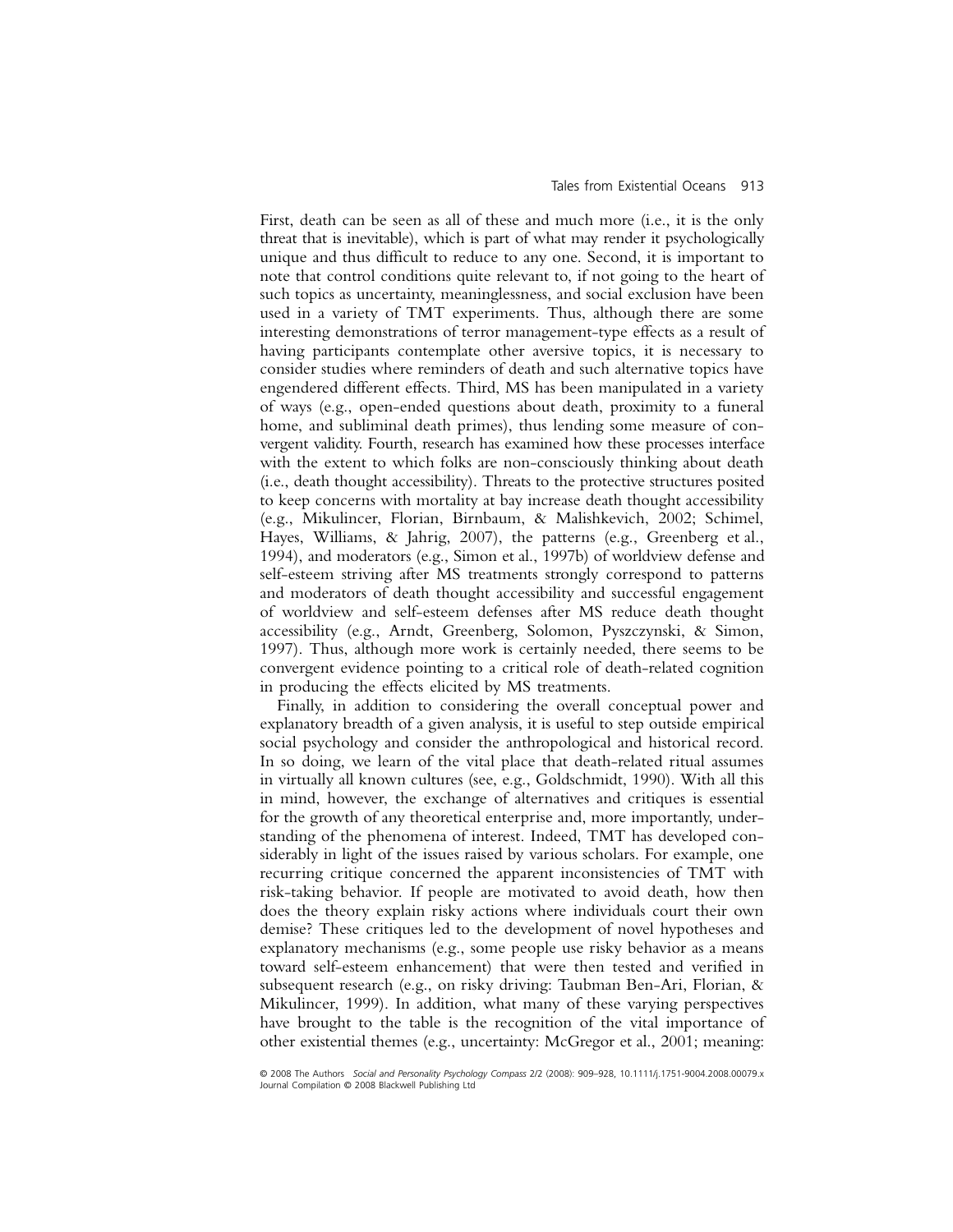Heine et al., 2006) in how people navigate through life, conceptual colors that were previously neglected if not absent from the social psychological palette.

## **Some Recent Trajectories of Terror Management Research**

One way to think about TMT is as a lens through which to understand the functional significance of different domains of human social behavior. In this light, the theory has been applied to understanding how our existential distress relates to a number of traditional domains of social psychological inquiry, such as aggression (e.g., H. McGregor et al., 1998), self-awareness processes (e.g., Arndt et al., 1998), social influence and persuasion (See & Petty, 2006), conformity and distinctiveness (e.g., Simon et al., 1997a), attitude behavior consistency (e.g., Friedman & Arndt, 2005), and altruism (e.g., Jonas et al., 2002). In this next section, we offer a few examples of how researchers have used this lens to understand the cognitive architecture underlying the processing of thoughts about death, the basic ways in which our identity construction interfaces with managing existential concerns, and how these ideas can be applied to pressing social issues.

## *Honing the lens: The cognitive architecture of terror management*

As TMT research progressed, there emerged important insights into some of the possible cognitive dynamics behind peoples' management of the awareness of death (for reviews, see Arndt, Cook, & Routledge, 2004; Pyszczynski, Greenberg, & Solomon, 1999). This analysis suggests that because of the developmental process through which people learn to associate a heightened sense of symbolic value with the mitigation of existential distress, knowledge of mortality becomes a central construct in people's mental networks of self-relevant beliefs, and as alluded to above, can be activated in a variety of ways. This activation is then thought to motivate two different systems of defense depending on the consciousness of cognitions pertaining to one's mortality. First, *proximal defenses* are engaged to reduce the self-relevant threat of conscious thoughts of death. People, it seems, employ a variety of often pseudo-rational means to avoid thinking about their vulnerability to mortality (e.g., denial of vulnerability: Greenberg, Arndt, Simon, Pyszczynski, & Solomon, 2000). Our favorite way to capture this was coined by Chaplin (2000) and refers to a 'not me, not now' kind of response. These effects speak to the very active role that the mind can take in managing conscious death-related concerns, an activity that in turn can have the very potent consequence of depleting our overall self-regulatory resources (Gailliot, Schmeichel, & Baumeister, 2006). However, such responses only reflect the tip of the defensive iceberg.

<sup>© 2008</sup> The Authors *Social and Personality Psychology Compass* 2/2 (2008): 909–928, 10.1111/j.1751-9004.2008.00079.x Journal Compilation © 2008 Blackwell Publishing Ltd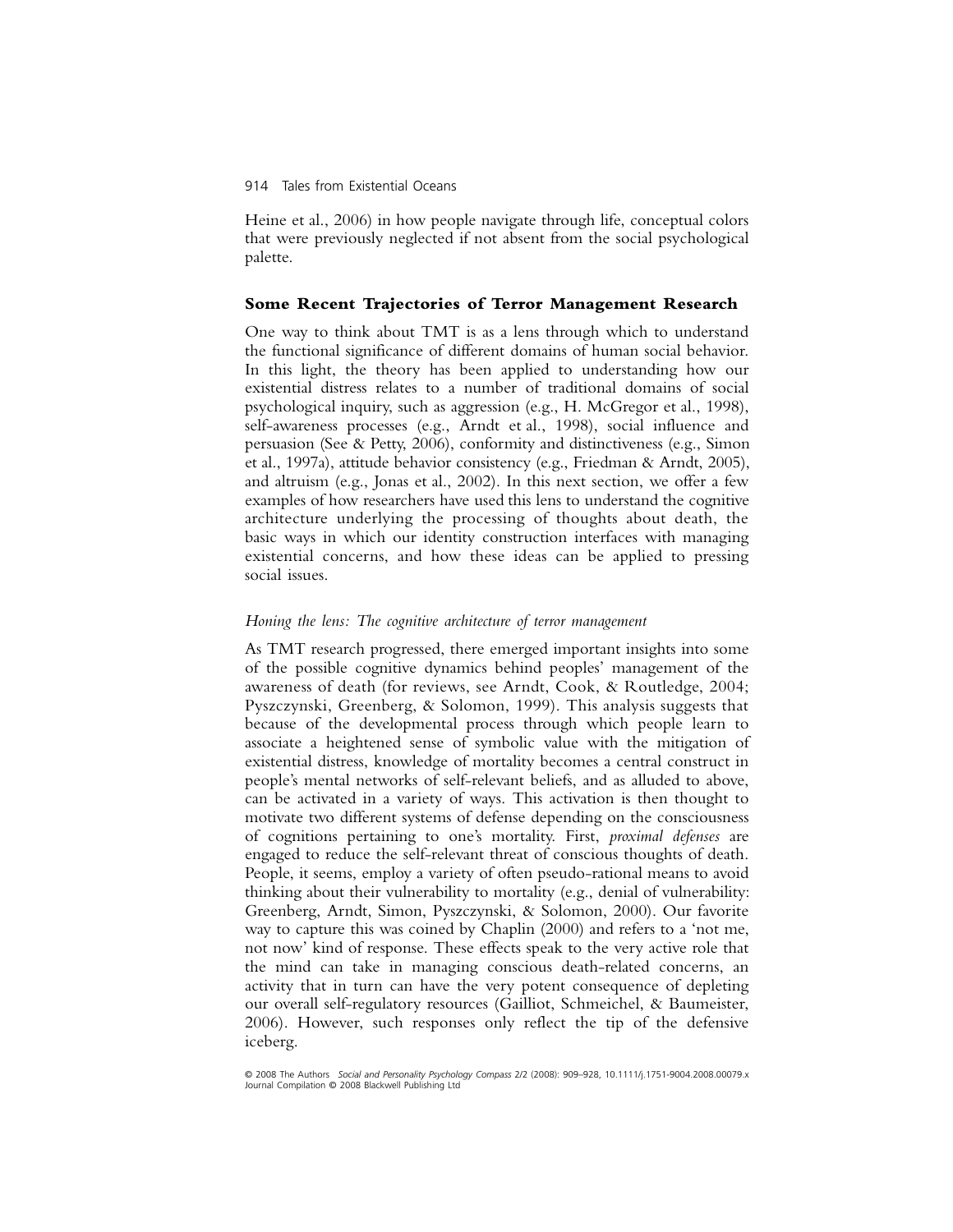Once proximal defenses are relaxed, there is a delayed increase in the accessibility of death-related thought outside of conscious awareness (Arndt et al., 1997). As an example of how this might be measured in research, although people may not report thinking about death at such times, they may still be more likely to complete a word fragment like COFF \_ \_ with *coffin* rather than *coffee.* This suggests the thought of death is active and influencing perceptions even if we are not aware of it. These unconscious intimations of mortality, in turn, spread to activate interconnected (worldview and self-esteem relevant) constructs that provide meaning and value for that individual (Arndt, Greenberg, & Cook, 2002). In other words, unconsciously thinking of death seems to lead to unconsciously thinking of things that make life meaningful. It seems to be the mind's way of marshalling resources for the upcoming need for *distal* (or symbolic) psychological defenses that bolster faith in cultural beliefs and a sense of self-significance. Engagement of these defenses has been found to serve at least two critical functions: reducing both the accessibility of death-related fears (e.g., Arndt et al., 1997) and the potential for anxiety engendered by the thought of death (Greenberg et al., 2003).

Although these processes may have important implications for understanding a range of motivated cognitive operations (e.g., differential consequences of conscious and unconscious thoughts: Wegner & Smart, 1997; cf. Bargh & Chartrand, 1999), further research is needed to arrive at a more comprehensive understanding of the psychological, and even neurological, architecture behind the management of existential insecurity. With the continuing advances and appeal of social neuroscience methods, it is now possible to examine the cognitive and biological processes that are engaged when people are confronted with their awareness of death. For example, recent studies are using the electrophysiological technique of event-related potentials to explore the capacity of reminders of death to render people especially sensitive to violations of social expectancies that help to make our interactions with people more meaningful and predictable (Henry, Bartholow, & Arndt, forthcoming). Research using brain imaging techniques is probably not too far away in helping to identify brain regions that are implicated in the processing of existential dynamics.

## *Expanding the lens: A few new directions of terror management research*

We turn now to some implications of these existential dynamics for understanding domains of motivation.

*Love and death: Broadening the terror management system.* In the last few years, research has broached the topic of how interpersonal relationships can serve existential functions and fortify our intrapersonal sense of self. Working from the perspective of Bowlby's (1969) attachment theory,

<sup>© 2008</sup> The Authors *Social and Personality Psychology Compass* 2/2 (2008): 909–928, 10.1111/j.1751-9004.2008.00079.x Journal Compilation © 2008 Blackwell Publishing Ltd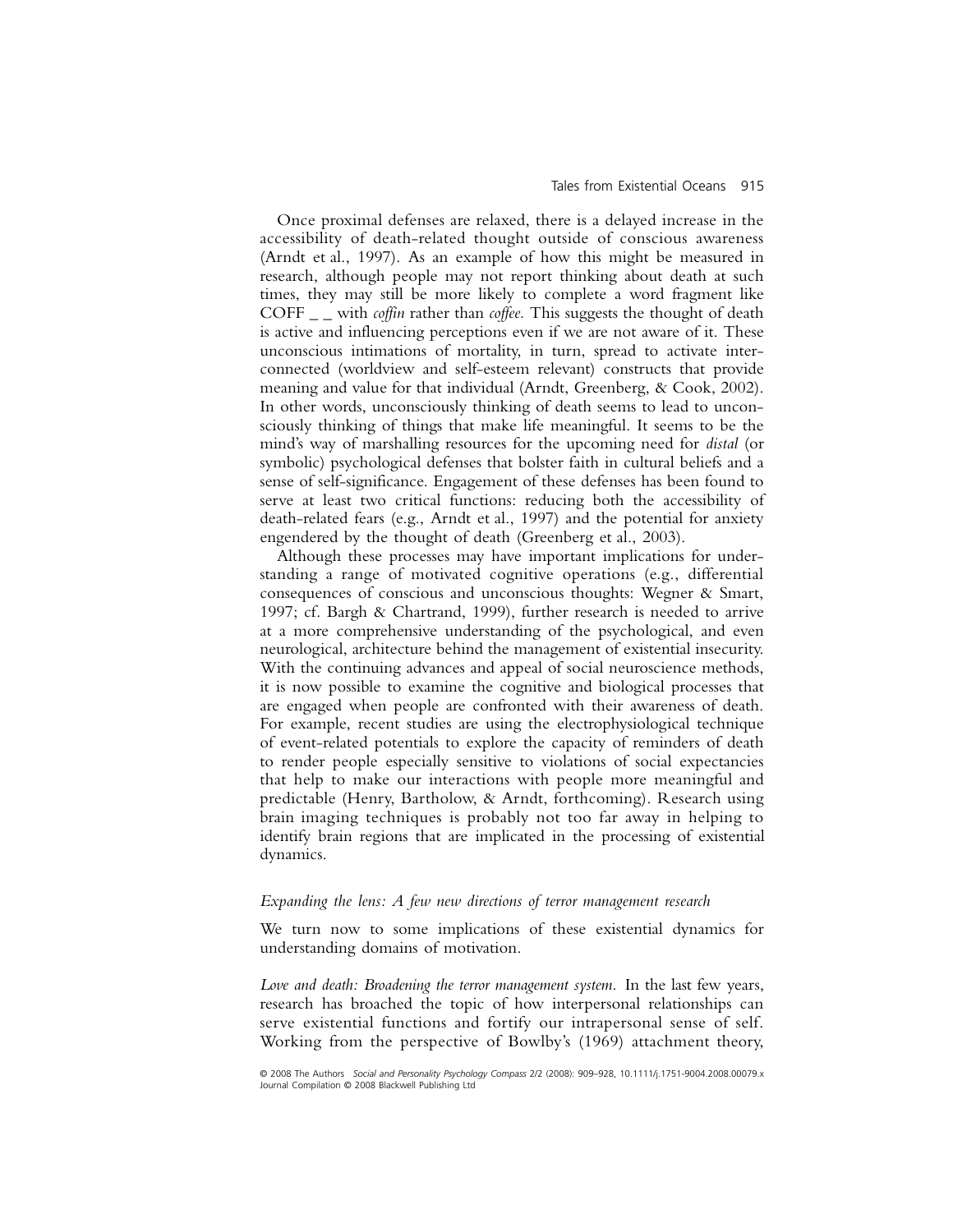Mikulincer, Florian, and Hirschberger (2003) proposed that close relationships help people cope with the awareness of the inevitability of death. Close relationships provide an important reservoir of cultural meaning and self-esteem, facilitate evolutionary adaptation and offer means to regulate distress as people obtain comfort and security from their attachment to others. Mikulincer and colleagues' research has, in turn, focused on the capacity of close peer and romantic relationships to serve terror management goals, finding, for example, that the awareness of death increases efforts to initiate social interaction (Taubman Ben-Ari, Findler, & Mikulincer, 2002) and a desire for romantic intimacy and commitment (Florian, Mikulincer, & Hirschberger, 2002). Notably, much of this research finds it is primarily those with a secure attachment style that show such reliance on peer and romantic relationships, as such individuals have a history of experiencing less anxiety in the context of close interpersonal interactions.

More recently, Cox et al. (forthcoming) show how one's more rudimentary attachment to one's parents, presumably the base upon which later attachments are built, continue to provide protection against mortality concerns into young adulthood. For example, simply thinking about a parent can reduce death thought accessibility and defensive responses to reminders of death. Furthermore, when dealing with mortality concerns, individuals like more and seek closer contact with novel others who remind them of their parents, supporting Freud's (1912, 1958) classic notion of transference. Finally, secure attachment seems to foster a sense that other relationships can function similarly in buffering anxiety, as securely attached individuals are more likely to turn to romantic relationships for protection from existential fears. In contrast, individuals who are insecure in their attachment to their parents are unable to move beyond their rudimentary relationship insecurities and therefore continue to seek protection from parental relationships in response to mortality concerns. Thus, our connections to our parents and what these connections represent can continue to provide protection from existential anxiety long after we've left the 'nest'.

*Back to basics: Simple structure, temporal thought, and nostalgia.* As the body of TMT research has developed, the function of culturally derived conceptions of reality (i.e., worldviews) and our relationships in thwarting deeply rooted concerns about death has become clear. However, much of this research has focused on how heightened concerns about death foster increased reliance on specific aspects of worldviews (e.g., beliefs and in-group identities) and specific relationships (e.g., romantic ones), and little attention has been given to the more basic building blocks of these meaning providing belief systems. Recent work has started to fill this gap and illuminated the existential value of a structured conception of reality and the ways our ability to think temporally can help us achieve this end.

<sup>© 2008</sup> The Authors *Social and Personality Psychology Compass* 2/2 (2008): 909–928, 10.1111/j.1751-9004.2008.00079.x Journal Compilation © 2008 Blackwell Publishing Ltd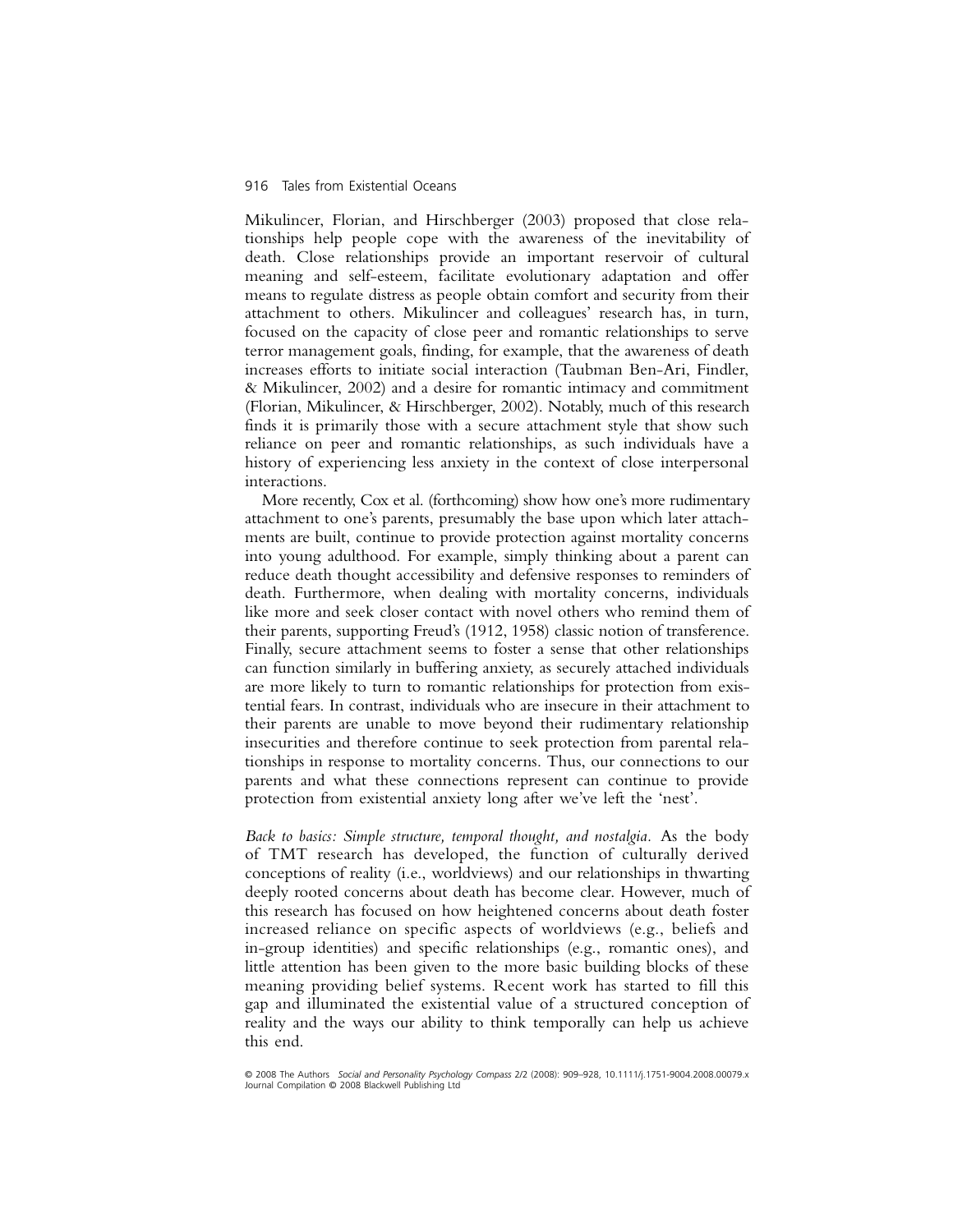Early work entertaining these ideas examined how stereotypes function, in part, to stabilize the worldviews which individuals utilize to attenuate mortality concerns. Schimel et al. (1999) found that when the need to maintain a stable view of reality is heightened (i.e., following MS), individuals think in more stereotypical ways and prefer individuals who conform to the stereotypes that society offers. This suggests that constructing a stable and meaningful view of what otherwise might be seen as a chaotic and unpredictable reality helps to serve basic terror management functions. More recently, Landau et al. (2004a) argued that individuals who display a chronic disposition for simple and unambiguous knowledge [e.g., high in personal need for structure (PNS); Neuberg & Newsom, 1993] may be most likely to derive a sense of meaning from a worldview that is both familiar and well structured. This research showed, across a variety of studies, that high-PNS individuals respond to mortality concerns with an increased preference for well-ordered and unambiguous meaning. Additional work in this burgeoning literature has even used these ideas to understand taste for modern art, as high-PNS individuals responded to the awareness of death with decreased liking for art that was devoid of clear meaning, unless the artwork was given a meaningful title or frame of reference (Landau, Greenberg, Solomon, Pyszczynski, & Martens, 2006). Taken together, these findings suggest that certain individuals manage existential anxieties by structuring reality in ways that render it stable and unambiguous. Of course, coming to a better understanding of what enables other individuals to more comfortably tolerate ambiguity in their social world is an important direction for future research.

Our unique ability to think temporally, reflecting on where we have been and where we might be going, undoubtedly contributes to the structuring of our social worlds. Indeed, cultures provide organized conceptions for understanding the passing of time which allows individuals to structure their daily lives and place themselves within a meaningful historical context (Brown, 1959; see Routledge & Arndt, 2005). From a TMT perspective, conceptions of time are important aspects of cultural worldviews that can alleviate distress associated with the awareness of mortality. Consistent with this, for example, MS led to more vehement support for cultural conceptions of time and motivated individuals strongly invested in a well-ordered sense of reality (e.g., high-PNS individuals) to make daily plans with more clearly demarcated temporal boundaries (Landau, Greenberg, Arndt, & Routledge, forthcoming).

In addition, our specific ability to reflect upon the past is useful for allaying mortality concerns in a variety of ways. As part of a broader program of research, Wildschut, Sedikides, Arndt, and Routledge (2006) provided evidence that nostalgic reflection can strengthen psychological resources which serve terror management functions (e.g., self-esteem). And indeed, after being reminded of death, nostalgic reverie (both dispositonally high and experimentally induced) promotes enhanced perceptions

<sup>© 2008</sup> The Authors *Social and Personality Psychology Compass* 2/2 (2008): 909–928, 10.1111/j.1751-9004.2008.00079.x Journal Compilation © 2008 Blackwell Publishing Ltd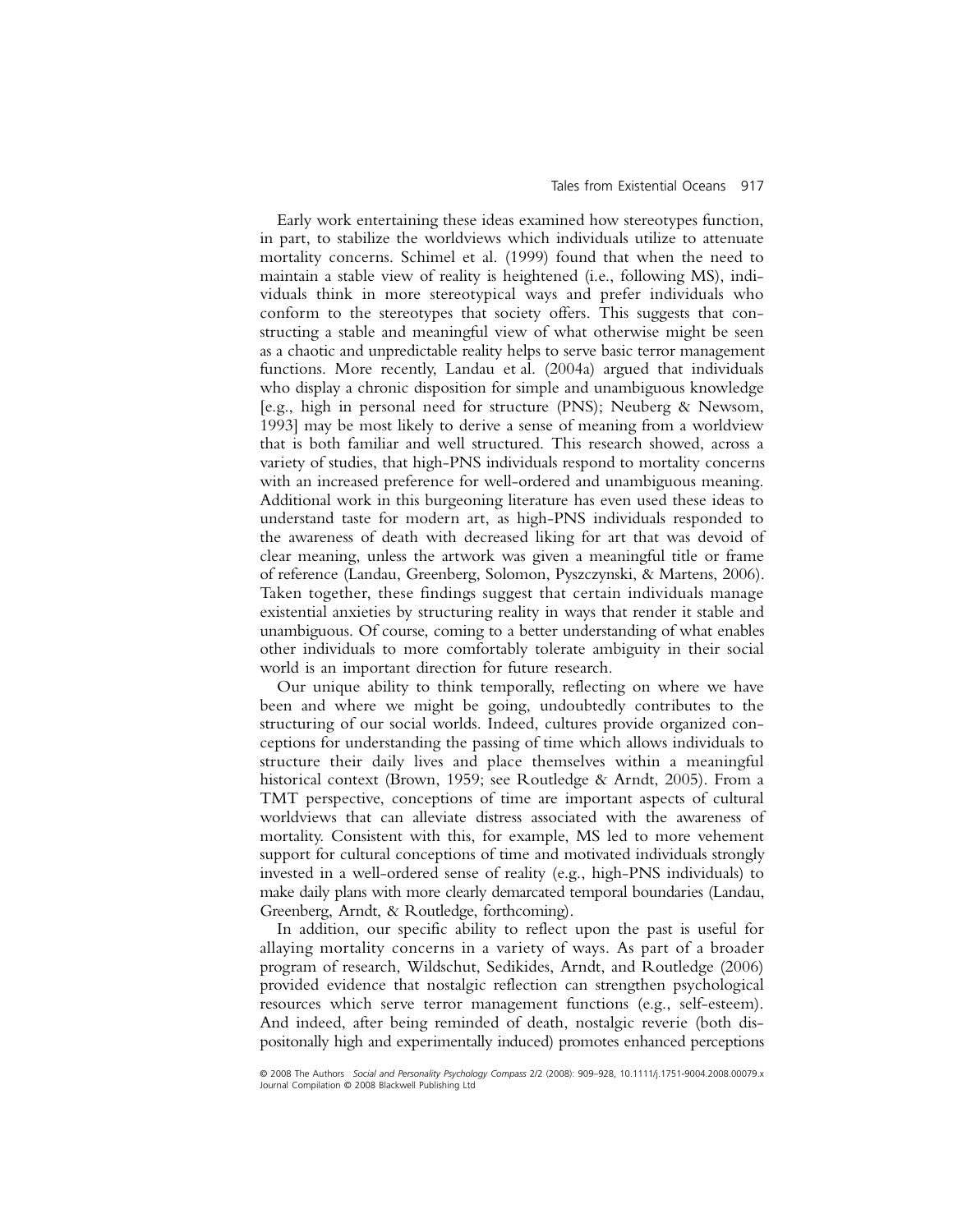of meaning in life and reduced accessibility of death related cognitions (Routledge, Arndt, Sedikides, & Wildschut, 2008). Nostalgic reverie may be particularly useful for elderly individuals, as they can reflect back upon their lives to acquire a sense that their lives were meaningful. Thus, although our propensity for temporal thought is ultimately responsible for the awareness of our inescapable future demise, it also allows us to construct and place ourselves in a meaningful conception of reality which serves to alleviate the terror associated with the inevitability of death.

*Motivational integration: Creativity, growth, and open-mindedness.* Despite the existential trepidations we all must face, we do not always defensively ensconce ourselves in a rigid cultural security blanket. Many people, like Captain Kirk, boldly go where no one has gone before. This is perhaps best exemplified with creativity. Indeed, there clearly seems to be another side to motivation that reflects open-minded and self-enriching oriented behavior (e.g., Deci & Ryan, 1985; Maslow, 1962; see, e.g., Greenberg, Pyszczynski, & Solomon, 1995). Research has begun to explore two, perhaps divergent, consequences of juxtaposing creative action with the provocation of concerns about mortality.

The first such strand of research studied the emotional consequences of creative action. Based on the classic theorizing of Otto Rank (e.g., 1932 and 1989), and contemporary ideas about optimal distinctivness (Brewer, 1991), Arndt, Greenberg, Solomon, Pyszczynski, and Schimel (1999) suggested that creative engagement, by virtue of removing oneself from a conventional social fabric, threatens the social connection that provides protection from our existential fears. Therefore, when faced with existential fears, creative action can lead to feelings of guilt (an emotion that reflects a desire for social reparation: Tangney, 1995) and also efforts to bolster perceived similarity to others. But fortified with an enhanced sense of such social connection, people can engage in creativity after being reminded of death without experiencing guilt, and can then reap the more positive psychological effects of such activity (Arndt, Routledge, Greenberg, & Sheldon, 2005). Accordingly, after being reminded of death, people can be more creative if the product is directed toward communal benefit, but less creative if the product is directed toward individual gain (Routledge, Arndt, Vess, & Sheldon, forthcoming). This work thus not only reveals some of the dark sides of creative expression, but also suggests that as people are faced with managing existential fears, creativity has the potential to facilitate more optimal engagement with life.

Building from this, Routledge et al. have begun to explore how creativity can promote a more holistic sense of open-mindedness that, in contrast to the findings of previous TMT research, can increase peoples' readiness to explore new ideas that may even challenge their own. Routledge, Arndt, and Sheldon (2004) found that when creativity inspires a more open-minded orientation, it reduces people's tendency to manage existential

<sup>© 2008</sup> The Authors *Social and Personality Psychology Compass* 2/2 (2008): 909–928, 10.1111/j.1751-9004.2008.00079.x Journal Compilation © 2008 Blackwell Publishing Ltd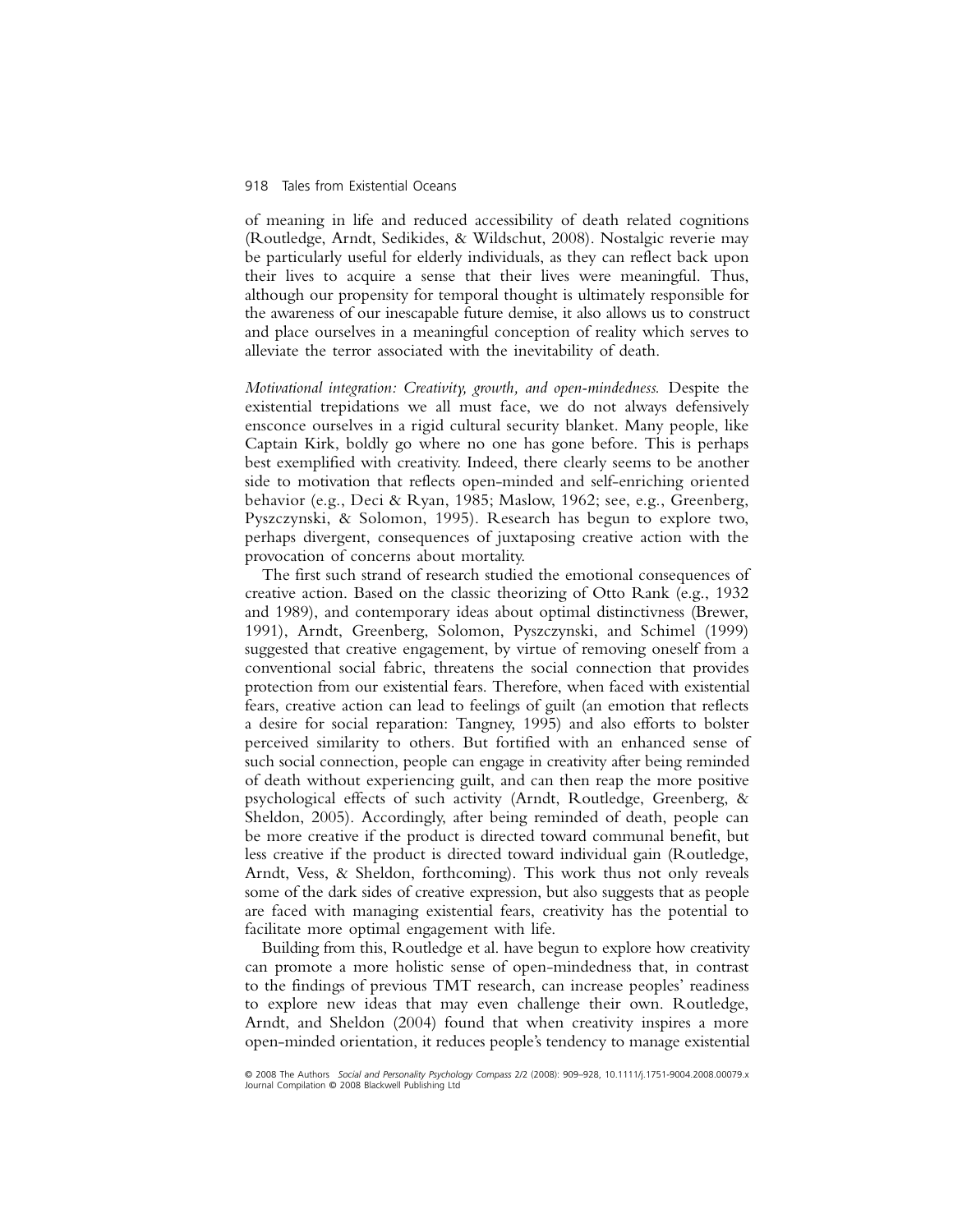fears by derogating those with conflicting beliefs. More recently, Routledge and Arndt (forthcoming a) showed that priming the cultural value of creativity can even increase willingness to expose oneself to ideas that run counter to prevailing cultural beliefs. Taken together, research is unlocking avenues through which to explore how people can manage the awareness of death in ways that not only have less adverse effects on others, but actually embrace the rich diversity of perspectives that the world offers. Of course, there is a puzzle here in how creativity can both threaten our connections to others and also dispose us to more open-minded beliefs. Future work is needed to achieve a fuller understanding of these processes. We suggest that one fruitful avenue may be to explore how different expressions of creativity can give rise to different cognitive and motivational orientations. For example, some forms of creativity or creativity in certain contexts may engender greater attentiveness to open mindedness, whereas other forms or contexts may elicit greater concern with social cohesion.

# *Applying the lens: Applications of TMT to social issues*

Consistent with Kurt Lewin's (1951) eloquently insightful comment that, 'There is nothing so practical as a good theory' (p. 169), TMT researchers have applied the theory in a variety of ways that have helped to broaden our understanding of pressing social issues. In the section below, we outline just a few of these applications that have recently been picking up steam.

*Distal defense: Specific applications to politics, law, and psychopathology.* People's efforts to secure order, meaning, and value in life to combat the existential terror associated with the awareness of mortality (i.e., distal defenses) have a variety of manifestations. Consider for example, the choices that people are making in our current geopolitical climate. TMT hypotheses have been used to understand the potential impacts that deeply rooted existential fears have on preferences and support for political leaders, a willingness to sacrifice one's life for country (or belief), and endorsement for radical violence against the perceived 'enemies' of one's culture. For instance, faced with concerns about mortality, people became more supportive of President Bush specifically (vs. then candidate John Kerry; Landau et al., 2004b) and charismatic leaders more generally (Cohen et al., 2004) presumably because such leaders communicate an ability to provide security from threats (e.g., terrorist attacks), enable people to feel special, and implicate an identifiable 'evil' (e.g., terrorists) for one's culture to strive against. Furthermore, reminders of death have been found to increase British individuals' reported willingness to sacrifice themselves for their country (Routledge & Arndt, forthcoming b), Iranians' support for martyrdom attacks against the United States, and Americans' endorsement of radical military action (that could kill innocent civilians) against countries that are perceived as a threat to

<sup>© 2008</sup> The Authors *Social and Personality Psychology Compass* 2/2 (2008): 909–928, 10.1111/j.1751-9004.2008.00079.x Journal Compilation © 2008 Blackwell Publishing Ltd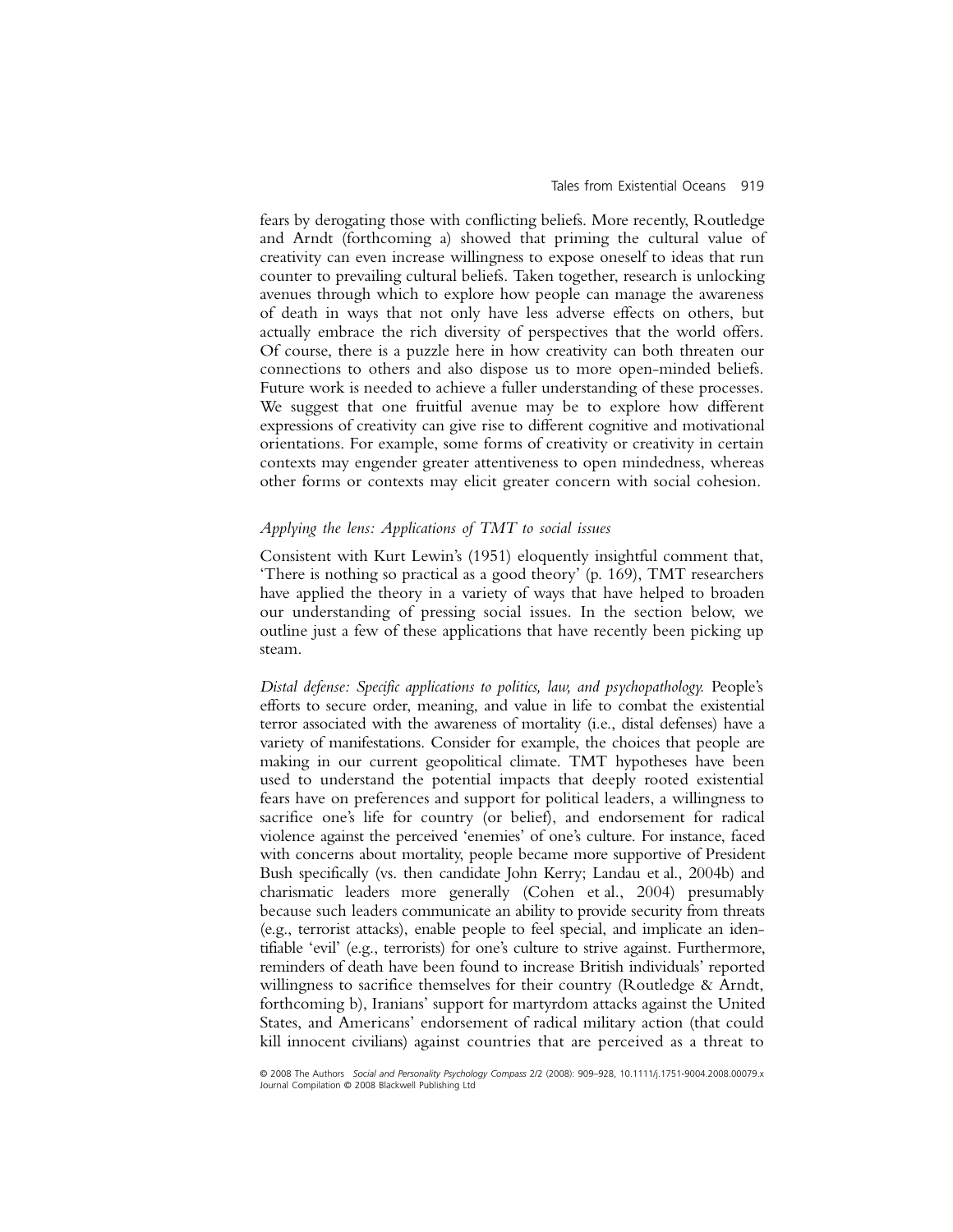the United States (Pyszczynski et al., 2006). Thus, TMT has provided a useful framework from which to understand the development of 'good' versus 'evil' ideologies and their contributions to violent conflicts throughout the world.

In a similar fashion, TMT work on legal decision making has uncovered how motivational biases provoked by the awareness of mortality can inform when and how justice eludes us. In fact, the first TMT experiment found that municipal judges asked to contemplate mortality (relative to those who were not) set bail amounts for an alleged prostitute (who presumably violated cultural and legal values) that were on average \$400 higher than judges in the control condition (Rosenblatt et al., 1989). More recently, mortality concerns have been found to attenuate punitive reactions towards hate crime offenders if their victims threatened the participant's worldview (Lieberman, Arndt, Personius, & Cook, 2001) and to influence responses to evidence deemed inadmissible in court (Cook, Arndt, & Lieberman, 2004; for a review of TMT applications to legal decision making, see Arndt, Lieberman, Cook, & Sheldon, 2005). These findings are alarming, given the frequency with which the topic of death can come up in court, because they suggest that efforts to affirm one's beliefs and values in response to mortality concerns can significantly disrupt due process.

In addition to politics and jurisprudence, several lines of inquiry have explored terror mismanagement; that is, implications of the awareness of mortality on symptoms associated with psychopathology. Earlier work in this vein focused on how the awareness of mortality and a lack of enduring meaning play significant roles in depressive symptomology (e.g., Simon et al., 1998). More recent applications demonstrate that the awareness of mortality can exacerbate symptomatic responses among those with different types of anxiety disorders, such as hand washing duration among individuals with obsessive–compulsive tendencies (Strachan et al., 2007) and dissociative responses to reflections on the terrorist attacks of September 11<sup>th</sup> (Kosloff et al., 2006). These research programs illustrate the contributions that an existential analysis can make towards understanding psychopathology.

*The proximal and distal: Applying the cognitive architecture of TMT to physical health.* In addition to applications of TMT's hypotheses regarding efforts to manage unconscious thoughts of death, Goldenberg and Arndt (forthcoming) recently proposed a terror management health model (TMHM) that utilizes the notions of proximal and distal defenses against mortality concerns to understand decisions and behaviors relevant to physical health. Specifically, the model articulates how health threats, such as cancer, can activate death-related thought (Arndt, Cook, Goldenberg, & Cox, 2007) and from there suggests that conscious thoughts of death motivate health-related responses that are geared towards removing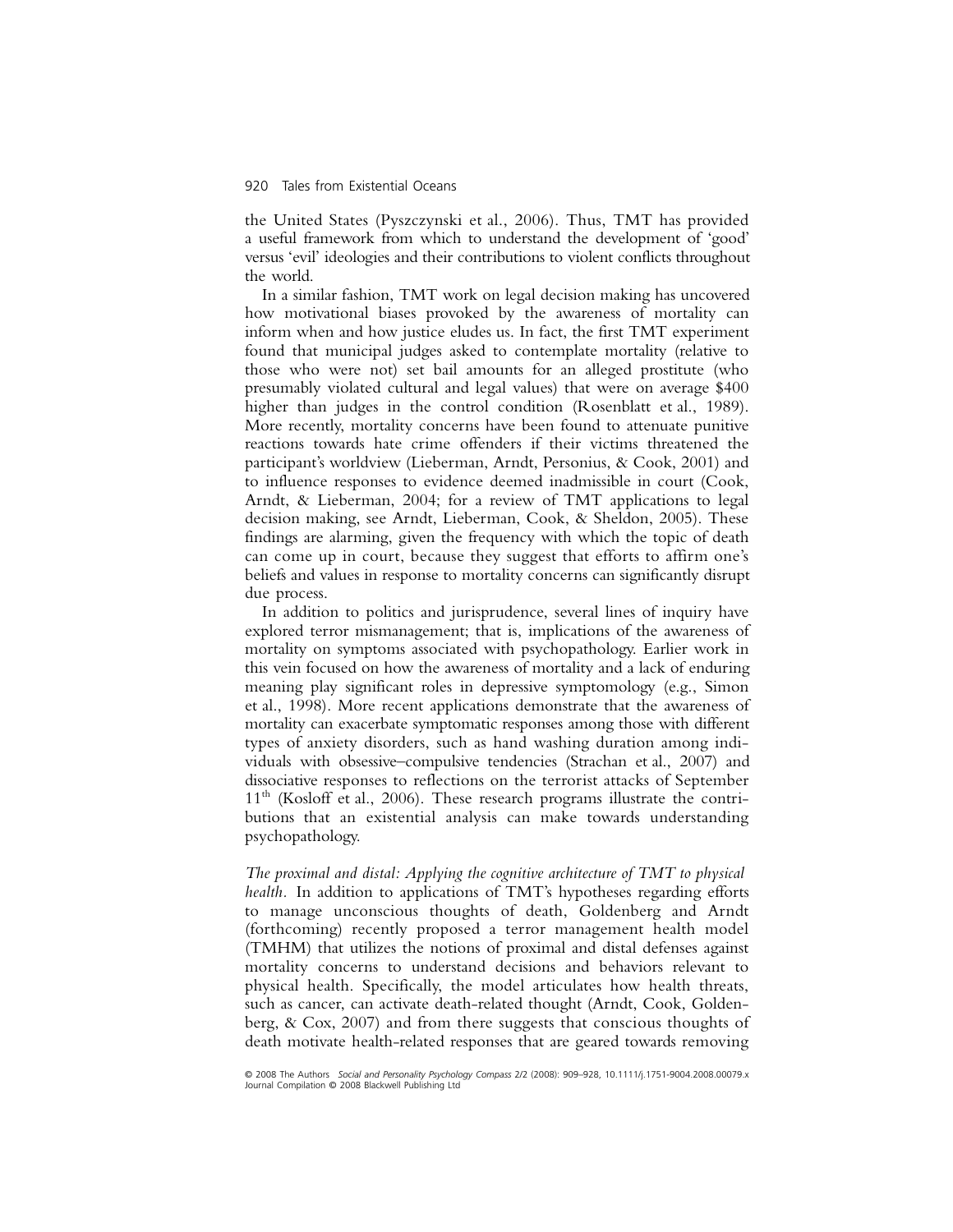death-related thoughts from focal attention. Such responses may proceed down adaptive (e.g., exercising: Arndt, Schimel, & Goldenberg, 2003) or maladaptive (e.g., vulnerability denial: Greenberg et al., 2000) avenues and tend to be influenced by the health-relevant coping strategies an individual brings to the table (Arndt, Routledge, & Goldenberg, 2006).

Once thoughts of death have been driven out of focal attention, their unconscious reverberations linger to engender distal defenses that, as the second proposition of the TMHM suggests, entail efforts to live up to cultural standards of value and affirm meaning providing beliefs. This may occur in ways conducive to good physical health (e.g., exercising more for those who derive self-esteem from physical fitness: Arndt et al., 2003), but also may occur even at the expense of physical health. For example, among individuals who derive self-esteem from living up to cultural standards of attractiveness, MS has been shown to reduce endorsement of sunscreen products that protect against skin cancer but inhibit tanned skin (Routledge, Arndt, & Goldenberg, 2004). As recent studies show, understanding the consequences of the awareness of death can also help explain why some religious fundamentalists refuse medical treatment on religious grounds (Vess et al., forthcoming). In short, the management of unconscious thoughts of death can ironically contribute to a reluctance to engage in health promoting behaviors if they conflict with the distal motivations to bolster self-esteem or affirm one's beliefs.

A third proposition of the TMHM draws from research indicating that our physical bodies pose a unique existential threat because they remind us that we are ultimately creatures fated for death and decay (Goldenberg, Pyszczynski, Greenberg, & Solomon, 2000). From this perspective, cultural values and beliefs related to our physicality help to symbolically elevate us above other animals and the mortal fate we share with all forms of life. Work in this line has shown, for example, that when the similarities between humans and other animals were made salient, thinking about the physical aspects of sex increased the accessibility of death-focused cognition. Importantly, these effects did not emerge if the ways in which humans are distinct from other animals were made salient or when individuals were asked to think about the culturally symbolic, romantic aspects of sex (Goldenberg et al., 2002).

Building from these ideas, the TMHM proposes that existential threats associated with our physicality can inhibit healthy behaviors associated with the body. For example, for women, the prospect of a breast examination can be especially threatening (and thus avoided) because it conjures up (often unconscious) concerns with one's physicality and mortality (Goldenberg, Arndt, Hart, & Routledge, forthcoming). In sum, the TMHM applies specific hypotheses derived from TMT to demonstrate the ways that fears associated with the awareness of mortality impact decisions and behaviors related to physical health.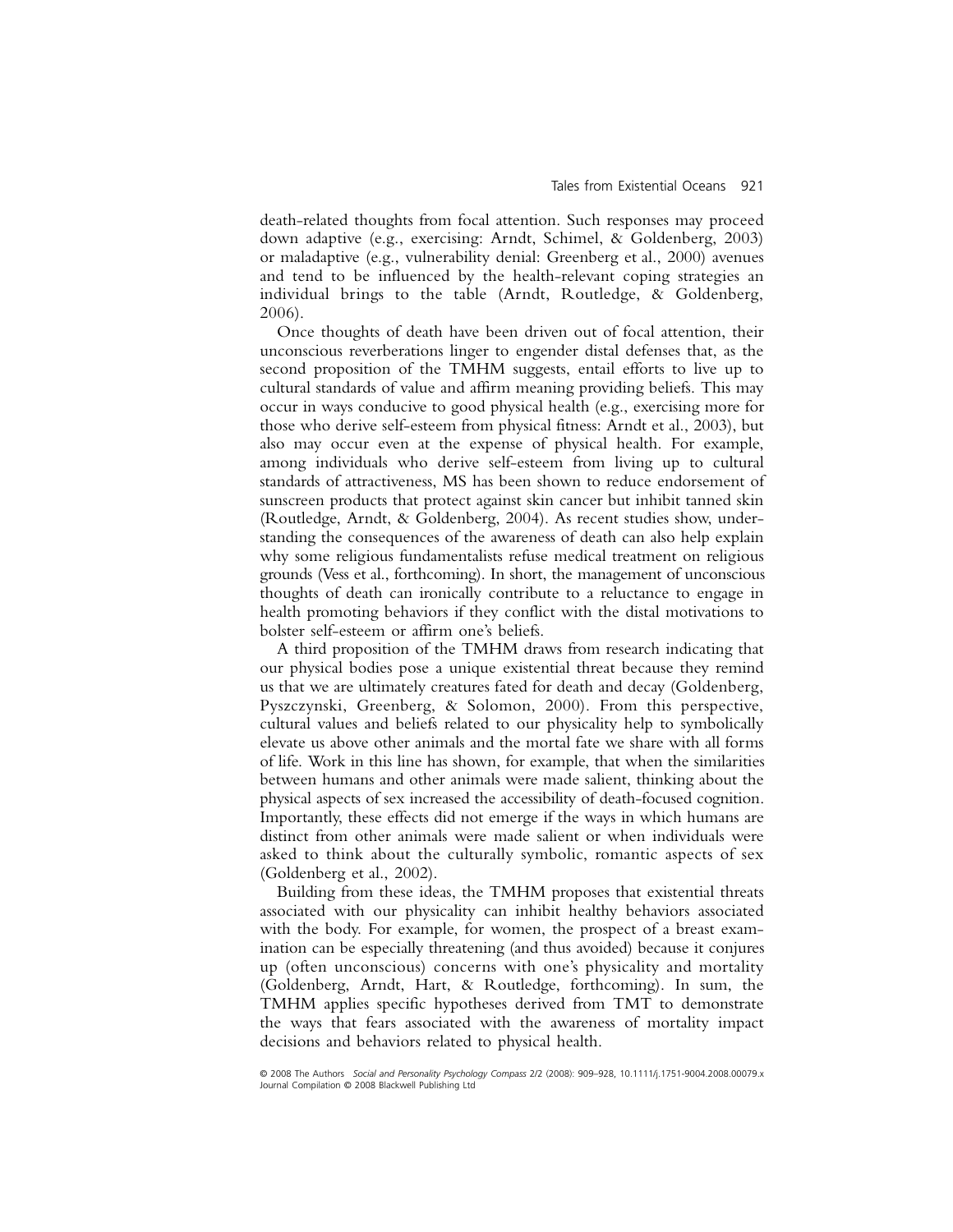## **A Look to the Future**

Having offered some glimpses into where TMT has been and currently is, it also bears mentioning some directions TMT research could be heading. Throughout the article, we have tried to note some areas that are in need of further work – whether it be applications to other classic social psychology domains or a better understanding of existing applications – but there are clearly many that we have not even touched on. One issue centers around the landscape of psychological defense against concerns with mortality. It seems that individuals can buffer existential anxiety in a variety of ways (e.g., by enhancing self-esteem, structuring reality in unambiguous ways, or clinging to culturally derived beliefs) with a variety of implications. Yet, we still know relatively little about how individuals resolve motivational conflicts that may be implicated by different needs. Although contemporary research speaks to the substitutability of selfrelated defenses (e.g., Tesser, 2000), work is needed to elucidate when, why, and how specific types of defenses take priority of others. For example, in some instances, people may prefer to maintain their iconic view of significant others (e.g., their parents) at the expense of their own success (Landau, Greenberg, & Sullivan, forthcoming), suggesting that strivings for self-esteem may offer little protection from existential fears if such strivings undermine faith in one's view of the world. Future work should build from this momentum, but in so doing, must meet the methodological challenge of developing research paradigms that provide individuals the opportunity to choose between defenses.

Conventional TMT paradigms also implicate another potential future direction. For the purposes of empirical elucidation, as discussed earlier, TMT research has typically reminded people of their mortality (i.e., relative to people not reminded of mortality; the 'MS paradigm') in efforts to observe the more vigorous manifestations of defense. However, the operation of terror management processes is posited to be an ongoing state of affairs due to the ever present rumblings of our existential predicament. Indeed, as William James (1910, 1978) notes, 'Let sanguine healthy-mindedness do its best with its strange power of living in the moment and ignoring and forgetting, still the evil background is really there to be thought of, and the skull will grin in at the banquet.' (p. 132). Unfortunately, the general reliance on the typical MS paradigm may be inadvertently constricting the types of terror management questions being asked.

Fortunately, other frameworks are appearing on the horizon. For example, increasingly studies are examining how daily events (e.g., information about terrorist attacks: Landau et al., 2004b; health threats such as cancer: Arndt et al., 2007) implicate terror management processes. In addition, an increasing number of studies are examining how breakdowns in the psychological buffers that keep concerns with mortality at bay (e.g., relationship discord: Mikulincer et al., 2002; human sexuality and physicality:

<sup>© 2008</sup> The Authors *Social and Personality Psychology Compass* 2/2 (2008): 909–928, 10.1111/j.1751-9004.2008.00079.x Journal Compilation © 2008 Blackwell Publishing Ltd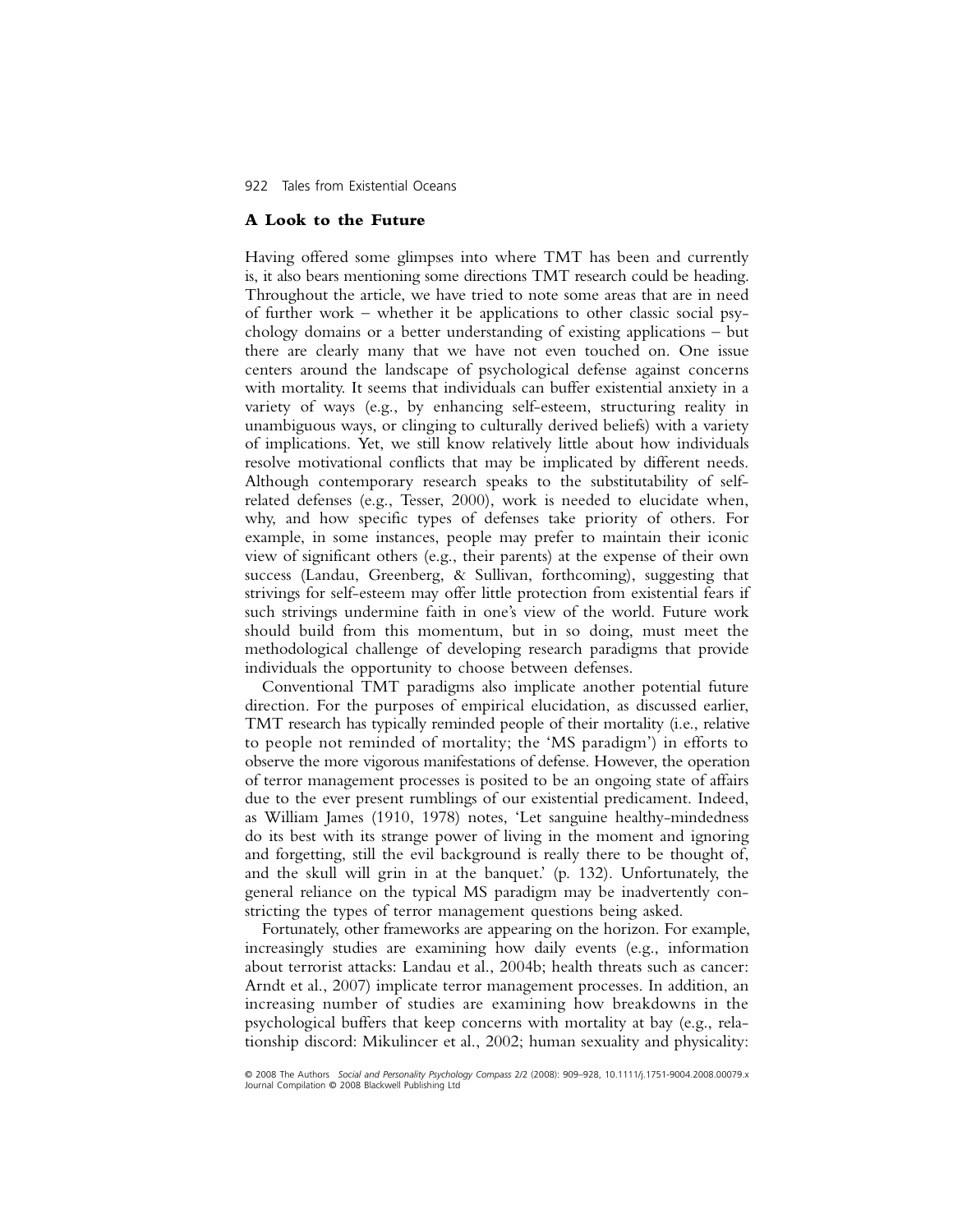Goldenberg et al., 1999; threats to our cultural values: Schimel et al., 2007) can implicate these processes as well. Finally, Edmondson, Park, Chaudoir, and Wortmann (forthcoming) have examined how the presence of religious struggle among terminal heart disease patients can increase fears of death, which in turn predict the onset and intensity of depression. These and many other examples reflect some of the different approaches that one can take to understand how concerns with mortality can influence our navigation through life.

## **Conclusion**

In this article, we have tried to offer a general sense of what TMT is all about and a sampling of some of the recent issues, refinements, extensions, and applications of research inspired by the theory. Although this sampling obviously reflects directions with which we are more familiar, we hope this treatment is illustrative of how an existential perspective generally, and a terror management perspective specifically, can be a useful vehicle for understanding important facets of human social behavior. Clearly, however, more research is needed, and as boundaries are pushed back, we may arrive at a deeper understanding of how one of the truths of reality, death, affects us even as we live.

## **Short Biography**

Jamie Arndt is an associate professor in the Department of Psychological Sciences at the University of Missouri, Columbia. He received his BS from Skidmore College and his PhD in 1999 from the University of Arizona. Arndt's research is concerned with how the existential realities of the human condition impact diverse forms of social behavior. To date, these interests have been focused on understanding facets of the self, psychological defense, unconscious processes, and behavioral health, among other areas. He has authored or co-authored work in these and other areas in such outlets as *Journal of Personality and Social Psychology*, *Psychological Bulletin*, *Psychological Science*, and *Journal of Experimental Psychology: General.*

Matthew Vess is a graduate student in the Department of Psychological Sciences at the University of Missouri, Columbia working under the tutelage of Dr. Jamie Arndt. He earned his BA from Ohio University in 2005 and his MA from the University of Missouri-Columbia in 2007. His research to date has explored various aspects related to the self, including how efforts to affirm self-relevant beliefs can shape responses to environmental issues and medical decisions. More broadly, his research interests include complexities of the self-esteem construct, psychological defense, and how individuals manage conflicts between self-relevant systems of meaning and value.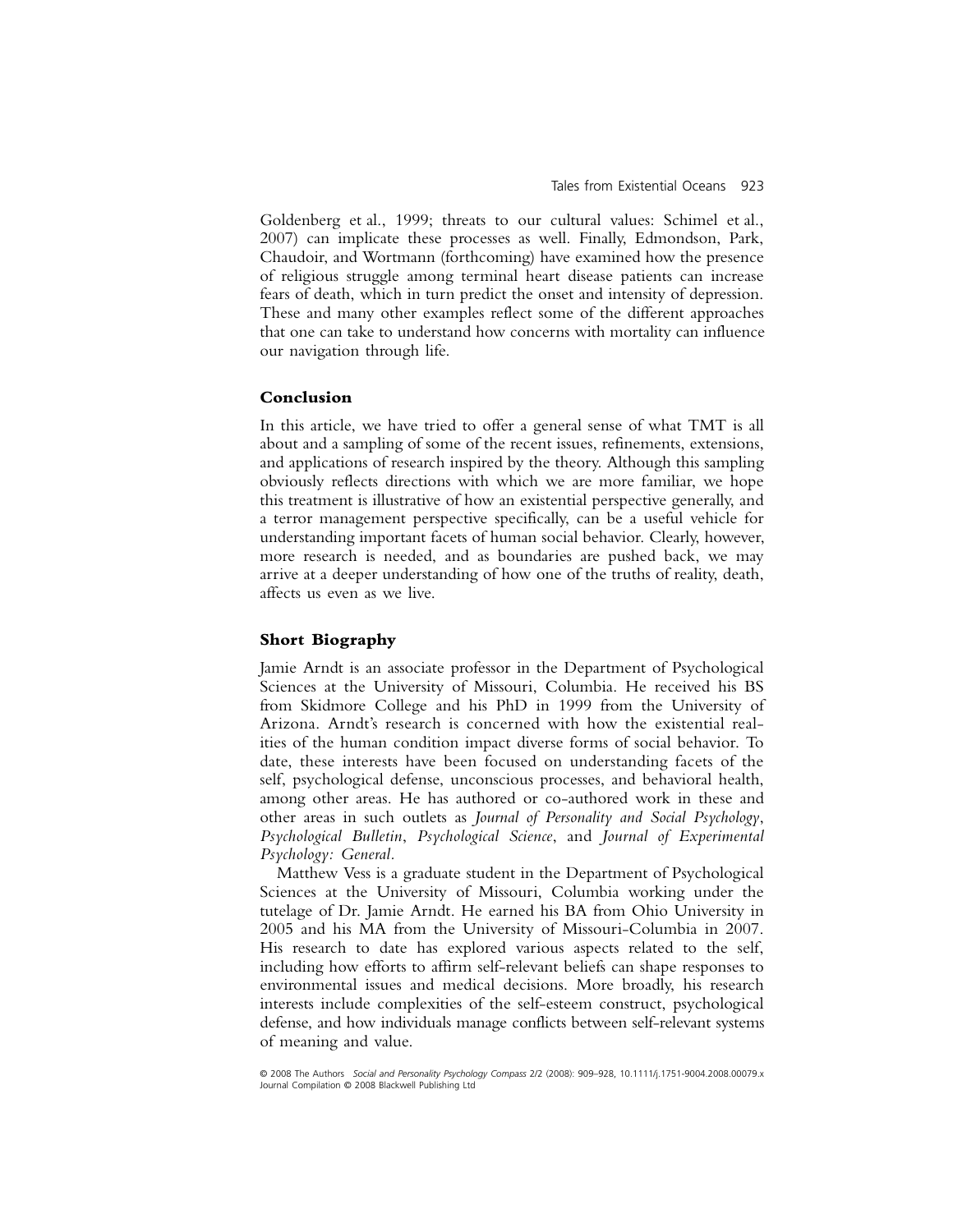## **Acknowledgement**

Preparation of this article was partially supported by a grant from the National Cancer Institute, R01 CA09658.

### **Endnote**

\* Correspondence address: Department of Psychological Sciences, University of Missouri, Columbia. Email: arndtj@missouri.edu; mkv333@mizzou.edu

### **References**

Allen, W. (1976). *Without Feathers*. NY: Warner Books.

- Arndt, J., Cook, A., & Routledge, C. (2004). The blueprint of terror management: Understanding the cognitive architecture of psychological defense against the awareness of death. In J. Greenberg, S. L. Koole, & T. Pyszczynski (Eds.), *Handbook of Experimental Existential Psychology* (pp. 35–53). New York: Guilford.
- Arndt, J., Cook, A., Goldenberg, J. L., & Cox, C. R. (2007). Cancer and the threat of death: The cognitive dynamics of death thought suppression and its impact on behavioral health intentions. *Journal of Personality and Social Psychology*, **92**, 12–29.
- Arndt, J., Greenberg, J., & Cook, A. (2002). Mortality salience and the spreading activation of worldview-relevant constructs: Exploring the cognitive architecture of terror management. *Journal of Experimental Psychology: General*, **131**, 307–324.
- Arndt, J., Greenberg, J., Simon, L., Pyszczynski, T., & Solomon, S. (1998). Terror management and self-awareness: Evidence that mortality salience provokes avoidance of the self-focused state. *Personality and Social Psychological Bulletin*, **24**, 1216–1227.
- Arndt, J., Greenberg, J., Solomon, S., Pyszczynski, T., & Schimel, J. (1999). Creativity and terror management: The effects of creative activity on guilt and social projection following mortality salience. *Journal of Personality and Social Psychology*, **77**, 19–32.
- Arndt, J., Greenberg, J., Solomon, S., Pyszczynski, T., & Simon, L. (1997). Suppression, accessibility of death-related thoughts, and cultural worldview defense: Exploring the psychodynamics of terror management. *Journal of Personality and Social Psychology*, **73**, 5–18.
- Arndt, J., Lieberman, J. D., Cook, A., & Solomon, S. (2005). Terror management in the courtroom: Exploring the effects of mortality salience on legal decision-making. *Psychology, Public Policy, and Law*, **11**, 407–438.
- Arndt, J., Routledge, C., & Goldenberg, J. L. (2006). Predicting proximal health responses to reminders of death: The influence of coping style and health optimism. *Psychology and Health*, **21**, 593–614.
- Arndt, J., Routledge, C., Greenberg, J., & Sheldon, K. M. (2005). Illuminating the dark side of creative expression: Assimilation needs and the consequences of creative action following mortality salience. *Personality and Social Psychology Bulletin*, **31**, 1327–1339.
- Arndt, J., Schimel, J., & Goldenberg, J. L. (2003). Death can be good for your health: Fitness intentions as a proximal and distal defense against mortality salience. *Journal of Applied Social Psychology*, **33**, 1726 –1746.
- Bargh, J. A., & Chartrand, T. L. (1999). The unbearable automaticity of being. *American Psychologist*, **54**, 462–479.
- Becker, E. (1971). *The Birth and Death of Meaning* (2nd edn). New York: Free Press.
- Becker, E. (1973). *The Denial of Death*. New York: Free Press.
- Becker, E. (1975). *Escape from Evil*. New York: Free Press.
- Bowlby, J. (1969). *Attachment and Loss: Volume 1. Attachment*. New York: Basic Books.
- Brewer, M. B. (1991). The social self: On being the same and different at the same time. *Personality and Social Psychology Bulletin*, **17**, 475–482.
- Brown, N. O. (1959). *Life Against Death: The Psychoanalytical Meaning of History*. Middletown, Conn.: Wesleyan Press.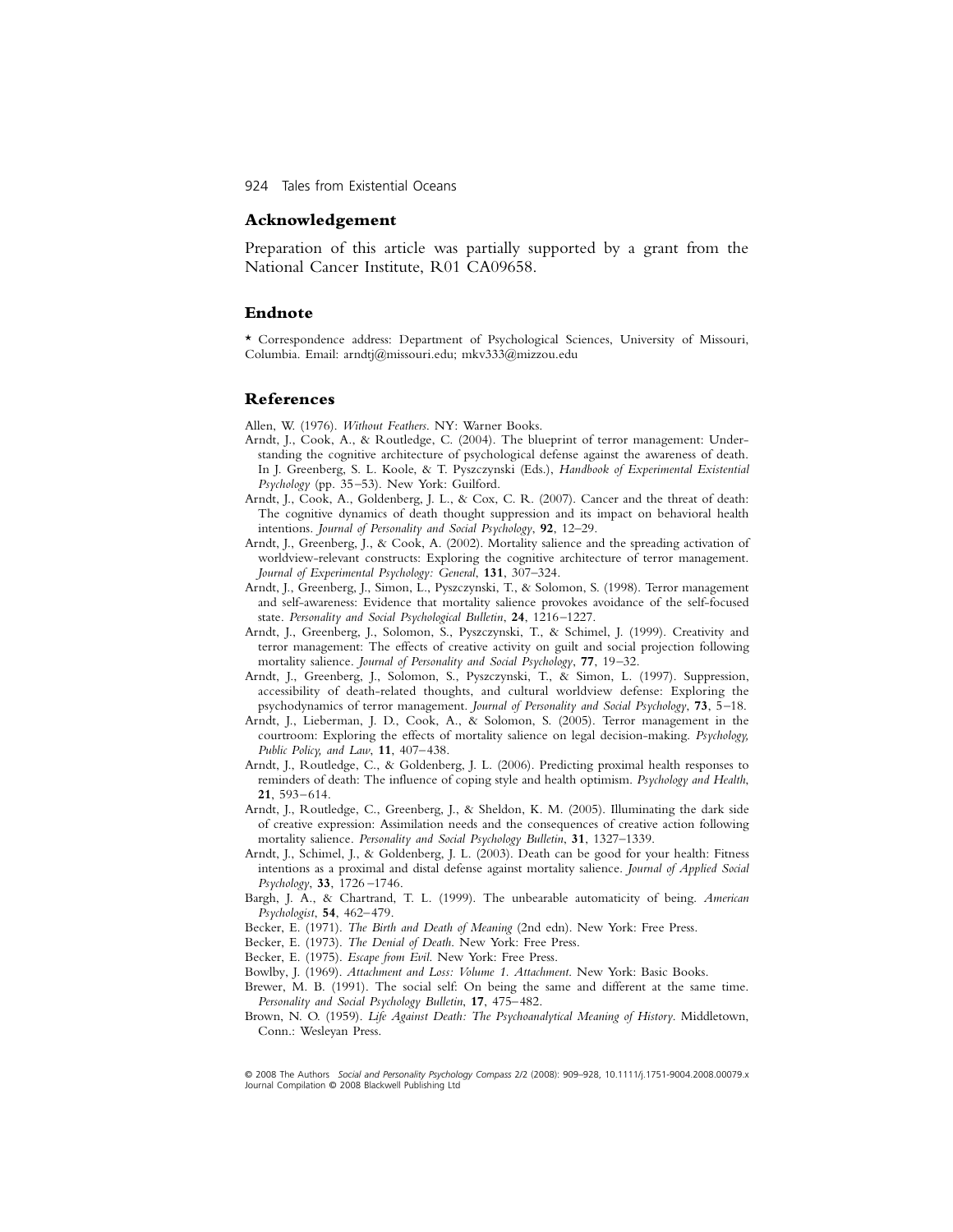Chaplin, S. (2000). *The Psychology of Time and Death*. New York: Sonnet Press.

- Cohen, F., Solomon, S., Maxfield, M., Pyszczynski, T., & Greenberg, J. (2004). Fatal attraction: The effects of mortality salience on evaluations of charismatic, task-oriented, and relationshiporiented leaders. *Psychological Science*, **15**, 846–851.
- Cook, A., Arndt, J., & Lieberman, J. D. (2004). Firing back at the backfire effect: The influence of mortality salience and justice nullification beliefs on reactions to inadmissible evidence. *Law and Human Behavior*, **28**, 389–410.
- Cox, C. R., Arndt, J., Pyszczynski, T., Greenberg, J., Abdollahi, A., & Solomon, S. (forthcoming). Terror management and adults' attachment to their parents: The safe haven remains. *Journal of Personality and Social Psychology*.
- Deci, E. L., & Ryan, R. M. (1985). *Intrinsic Motivation and Self-determination in Human Behavior*. New York: Plenum Press.
- Edmondson, D., Park, C. L., Chaudoir, S. R., Wortmann, J. H. (forthcoming). *Death Without* God: Religious Struggle As Terror Management System Breakdown in the Terminally Ill. Manuscript under review.
- Florian, V., Mikulincer, M., & Hirschberger, G. (2002). The anxiety-buffering function of close relationships: Evidence that relationship commitment acts as a terror management mechanism. *Journal of Personality and Social Psychology*, **82**, 527–542.
- Freud, S. (1912/1958). *The dynamics of transference. Standard edition* (Vol. 12, pp. 99–108). London: Hogarth.
- Friedman, R. S., & Arndt, J. (2005). Reconsidering the connection between terror management theory and dissonance theory. *Personality and Social Psychology Bulletin*, **31**, 1217–1225.
- Gailliot, M., Schmeichel, B., & Baumeister, R. (2006). Self-regulatory processes defend against the threat of death: Effects of self-control depletion and trait self-control on thoughts and fears of dying. *Journal of Personality and Social Psychology*, **91**, 49–62.
- Goldenberg, J. L., & Arndt, J. (forthcoming). *The Implications of Death for Health: A Terror Management Health Model for Behavioral Health Promotion*. Manuscript under review.
- Goldenberg, J. L., Arndt, J., Hart, J., & Routledge, C. (forthcoming). Uncovering an existential barrier to breast cancer screening behavior. *Journal of Experimental Social Psychology*.
- Goldenberg, J. L., Cox, C. R., Pyszczynski, T., Greenberg, J., & Solomon, S. (2002). Understanding human ambivalence about sex: The effects of stripping sex of meaning. *Journal of Sex Research*, **39**, 310–320.
- Goldenberg, J. L., Pyszczynski, T., Greenberg, J., & Solomon, S. (2000). Fleeing the body: A terror management perspective on the problem of human corporeality. *Personality and Social Psychology Review*, **4**, 200–218.
- Goldenberg, J. L., Pyszczynski, T., McCoy, S. K., Greenberg, J., & Solomon, S. (1999). Death, sex, love, and neuroticism: Why is sex such a problem? *Journal of Personality and Social Psychology*, **77**, 1173–1187.
- Goldschmidt, W. *The Human Career: The Self in the Symbolic World*. Cambridge, MA.: Blackwell.
- Greenberg, J., Arndt, J., Simon, L., Pyszczynski, T., & Solomon, S. (2000). Proximal and distal defenses in response to reminders of one's mortality: Evidence of a temporal sequence. *Personality and Social Psychology Bulletin*, **26**, 91–99.
- Greenberg, J., Martens, A., Jonas, E., Eisenstadt, D., Pyszczynski, T., & Solomon, S. (2003). Psychological defense in anticipation of anxiety: Eliminating the potential for anxiety eliminates the effects of mortality salience on worldview defense. *Psychological Science*, **14**, 516–519.
- Greenberg, J., Pyszczynski, T., & Solomon, S. (1986). The causes and consequences of a need for self-esteem: A terror management theory. In R. F. Baumeister (Ed.), *Public Self and Private Self* (pp. 189–212). New York: Springer-Verlag.
- Greenberg, J., Pyszczynski, T., & Solomon, S. (1995). Toward a dual-motive depth psychology of self and human behavior. In M. H. Kernis (Ed.), *Efficacy, Agency, and Self-esteem* (pp. 73–99). New York: Plenum.
- Greenberg, J., Pyszczynski, T., Solomon, S., Simon, L., & Breus, M. (1994). Role of consciousness and accessibility of death-related thoughts in mortality salience effects. *Journal of Personality and Social Psychology*, **67**, 627–637.
- Greenberg, J., Solomon, S., & Pyszczynski, T. (1997). Terror management theory of self-esteem and social behavior: Empirical assessments and conceptual refinements. In M. P. Zanna (Ed.), *Advances in Experimental Social Psychology* (Vol. 29, pp. 61–139). New York: Academic Press.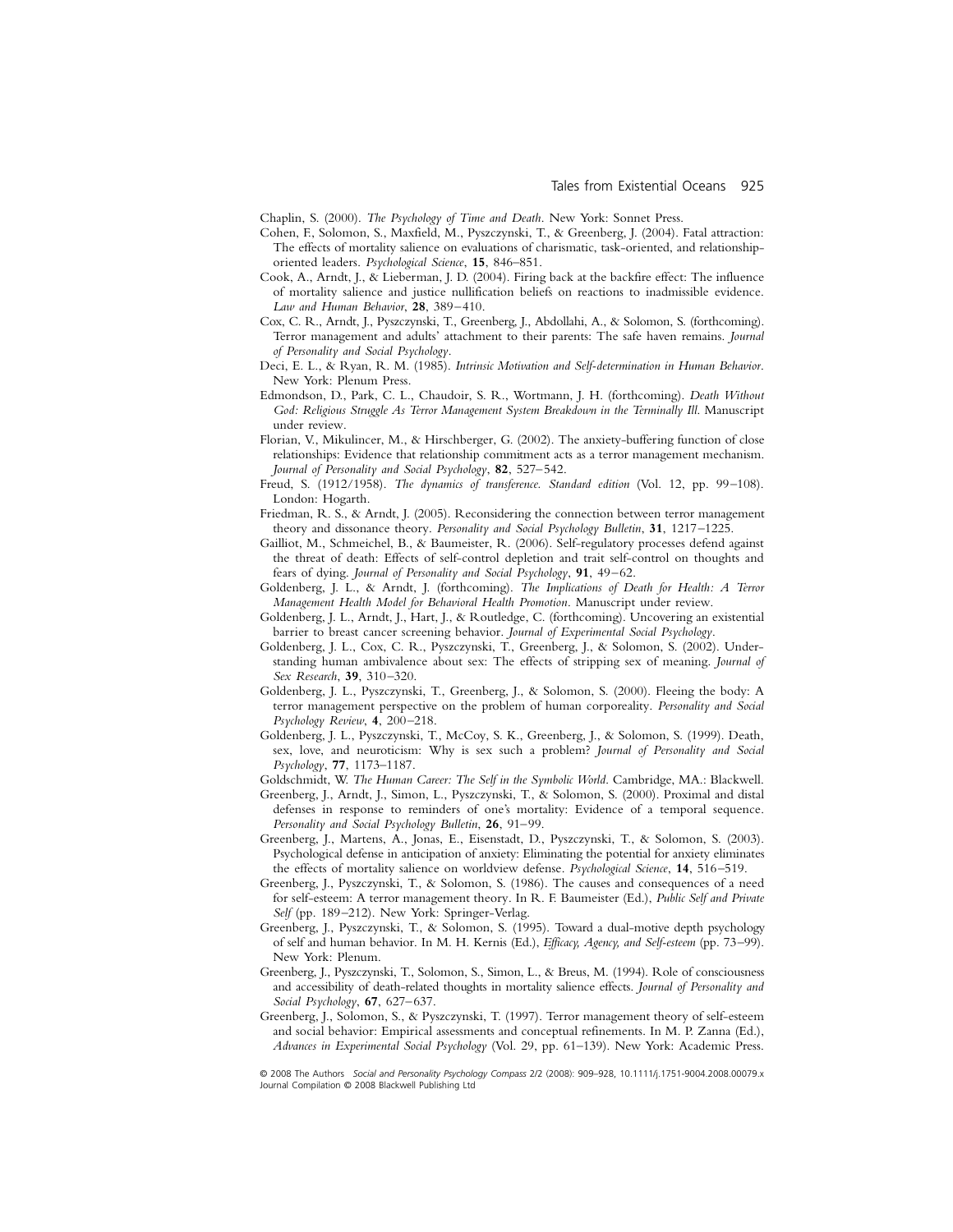- Heine, S. J., Proulx, T., & Vohs, K. D. (2006). The meaning maintenance model: On the coherence of social motivations. *Personality and Social Psychology Review*, **10**, 88–110.
- Henry, E., Bartholow, B., & Arndt, J. (forthcoming). *Death on the Brain: Effects of Mortality Salience on Neural Correlates of Race Bias*. Manuscript in preparation.
- James, W. (1978). *The Varieties of Religious Experience*. Garden City, NY: Image Books. (Original work published in 1910).
- Jonas, E., Schimel, J., Greenberg, J., & Pyszczynski, T. (2002). The Scrooge Effect: Evidence that mortality salience increases prosocial attitudes and behavior. *Personality and Social Psychology Bulletin*, **28**, 1342–1353.
- Jost, J. T., Glaser, J., Kruglanski, A. W., & Sulloway, F. J. (2003). Political conservatism as motivated social cognition. *Psychological Bulletin*, **129**, 339–375.
- Koole, S. L., Greenberg, J., & Pyszczynski, T. (2006). Introducing science to the psychology of the soul: Experimental existential psychology. *Current Directions in Psychological Science*, **15**, 212–216.
- Kosloff, S., Solomon, S., Greenberg, J., Cohen, F., Gershuny, B., Routledge, C., et al. (2006). Fatal distraction: The impact of mortality salience on dissociative responses to 9/11 and subsequent anxiety sensitivity. *Basic and Applied Social Psychology*, **28**, 349–356.
- Landau, M. J., Greenberg, J., Arndt, J., & Routledge, C. (forthcoming). *Marking Time: Managing Mortality through Meaningful Conceptions of Time and the Self in Time*. Manuscript under review.
- Landau, M. J., Greenberg, J., Solomon, S., Pyszczynski, T., & Martens, A. (2006). Windows into nothingness: Terror management, meaninglessness, and negative reactions to modern art. *Journal of Personality and Social Psychology*, **90**, 879–892.
- Landau, M. J., Greenberg, J., & Sullivan, D. (forthcoming). *Managing Terror when Self-esteem and Worldviews Collide*. Manuscript under review.
- Landau, M. J., Johns, M., Greenberg, J., Pyszczynski, T., Solomon, S., & Martens, A. (2004a). A Function of form: Terror management and structuring of the social world. *Journal of Personality and Social Psychology*, **87**, 190–210.
- Landau, M. J., Solomon, S., Greenberg, J., Cohen, F., Pyszczynski, T., Arndt, J., et al. (2004). Deliver us from evil: The effects of mortality salience and reminders of 9/11 on support for President George W. Bush. *Personality and Social Psychology Bulletin*, **30**, 1136–1150.
- Leary, M. R. (2004). The function of self-esteem in terror management theory and sociometer theory: Comment on Pyszczynski et al. (2004). *Psychological Bulletin*, **130**, 478–482.
- Lewin, K. (1951). *Field Theory in Social Science: Selected Theoretical Papers*. NY: Harper.
- Lieberman, J. D., Arndt, J., Personius, J., & Cook, A. (2001). Vicarious annihilation: The effect of mortality salience on perceptions of hate crimes. *Law and Human Behavior*, **25**, 547–566. Maslow, A. H. (1962). *Toward a Psychology of Being*. Princeton, NJ: Van Nostrand.
- McGregor, H., Lieberman, J. D., Solomon, S., Greenberg, J., Arndt, J., Simon, L., et al. (1998). Terror management and aggression: Evidence that mortality salience motivates aggression
- against worldview threatening others. *Journal of Personality and Social Psychology*, **74**, 590–605. McGregor, I., Zanna, M. P., Holmes, J. G., & Spencer, S. J. (2001). Compensatory conviction in the face of personal uncertainty: Going to extremes and being oneself. *Journal of Personality and Social Psychology*, **80**, 472–488.
- Mikulincer, M., Florian, V., & Hirschberger, G. (2003). The existential function of close relationships: Introducing death into the science of love. *Personality and Social Psychology Review*, **7**, 20–40.
- Mikulincer, M., Florian, V., Birnbaum, G., & Malishkevich, S. (2002). The death-anxiety buffering function of close relationships: Exploring the effects of separation reminders on death-thought accessibility. *Personality and Social Psychology Bulletin*, **28**, 287–299.
- Mook, D. G. (1983). In defense of external validity. *American Psychologist*, **38**, 379–387.
- Navarrete, C. D., & Fessler, D. M. T. (2005). Normative bias and adaptive challenges: A relational approach to coalitional psychology and a critique of terror management theory. *Evolutionary Psychology*, **3**, 297–325.
- Neuberg, S., & Newsom, J. T. (1993). Personal need for structure: Individual differences in the desire for simpler structure. *Journal of Personality and Social Psychology*, **65**, 113–131.
- Pyszczynski, T., Abdollahi, A., Solomon, S., Greenberg, J., Cohen, F., & Weise, D. (2006). Mortality salience, martyrdom, and military might: The Great Satan versus the Axis of Evil. *Personality and Social Psychology Bulletin*, **32**, 525–537.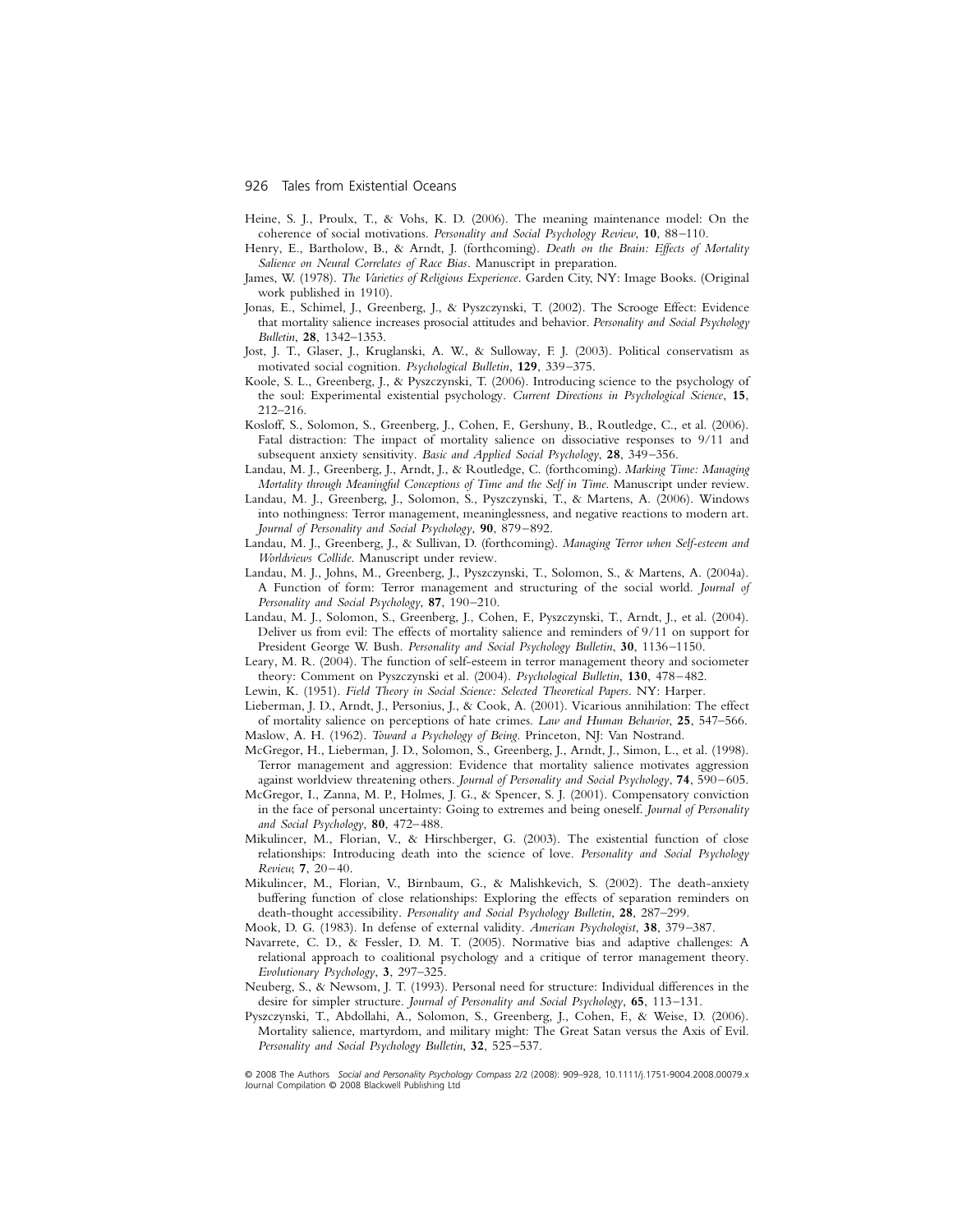- Pyszczynski, T., Greenberg, J., & Solomon, S. (1999). A dual-process model of defense against conscious and unconscious death-related thoughts: An extension of terror management theory. *Psychological Review*, **106**, 835–845.
- Pyszczynski, T., Greenberg, J., Solomon, S., & Maxfield, M. (2006). On the unique psychological import of the human awareness of mortality: Theme and variations. *Psychological Inquiry*, **4**, 328–56.
- Pyszczynski, T., Greenberg, J., Solomon, S., Arndt, J., & Schimel, J. (2004). Why do people need self-esteem?: A theoretical and empirical review. *Psychological Bulletin*, **130**, 435–468.
- Rank, O. (1932/1989). *Art and artist: Creative urge and personality development*. New York: Knopf.
- Rosenblatt, A., Greenberg, J., Solomon, S., Pyszczynski, T., & Lyon, D. (1989). Evidence for terror management theory I: The effects of mortality salience on reactions to those who violate or uphold cultural values. *Journal of Personality and Social Psychology*, **57**, 681–690.
- Routledge, C., & Arndt, J. (2005). Time and terror: Managing temporal consciousness and the awareness of mortality. In A. Strathman & J. Joirman (Eds.), *Understanding Behavior in the Context Of Time: Theory, Research, and Applications*. (pp. 59–84). Mahwah, NJ: Erlbaum.
- Routledge, C., & Arndt, J. (forthcoming a). *To Boldly Go Where Nobody Has Gone before: Creativity As a Vehicle toward Belief Exploration*. Manuscript under review.
- Routledge, C., & Arndt, J. (forthcoming b). Self-sacrifice as self-defense: Mortality salience increases efforts to affirm a symbolic immortal self at the expense of the physical self. *European Journal of Social Psychology*.
- Routledge, C., Arndt, J., & Goldenberg, J. L. (2004). A time to tan: Proximal and distal effects of mortality salience on sun exposure intentions. *Personality and Social Psychology Bulletin*, **30**, 1347–1358.
- Routledge, C., Arndt, J., & Sheldon, K. M. (2004). Task engagement after mortality salience: The effects of creativity, conformity, and connectedness on worldview defense. *European Journal of Social Psychology*, **34**, 477–487.
- Routledge, C., Arndt, J., Sedikides, C., & Wildschut, T. (2008). A blast from the past: The terror management function of nostalgia. *Journal of Experimental Social Psychology*, **44**, 132–40.
- Routledge, C., Arndt, J., Vess, M., & Sheldon, K. (forthcoming). *The Death of Creativity: The Effects of Mortality Salience on Self vs. Social-Directed Creative Expression*. Manuscript under review.
- Schimel, J., Hayes, J., Williams, T. J., & Jahrig, J. (2007). Is death really the worm at the core? Converging evidence that worldview threat increases death-thought accessibility. *Journal of Personality and Social Psychology*, **92**, 789–803.
- Schimel, J., Simon, L., Greenberg, J., Pyszczynski, T., Solomon, S., Waxmonski, J., et al. (1999). Support for a functional perspective on stereotypes: Evidence that mortality salience enhances stereotypic thinking and preferences. *Journal of Personality and Social Psychology*, **77**, 905–926.
- See, Y. H. M., & Petty, R. E. (2006). Effects of mortality salience on evaluation of ingroup and outgroup sources: The impact of pro-versus counterattitudinal positions. *Personality and Social Psychology Bulletin*, **32**, 405–416.
- Simon, L., Arndt, J., Greenberg, J., Solomon, S., & Pyszczynski, T. (1998). Terror Management and meaning: Evidence that the opportunity to defend the worldview in response to mortality salience increases the meaningfulness of life in the mildly depressed. *Journal of Personality*, **66**, 359–382.
- Simon, L., Greenberg, J., Arndt, J., Pyszczynski, T., Clement, R., & Solomon, S. (1997a). Perceived consensus, uniqueness, and terror management: Compensatory Responses to threats to inclusion and distinctiveness following mortality salience. *Personality and Social Psychology Bulletin*, **23**, 1055–1065.
- Simon, L., Greenberg, J., Harmon-Jones, E., Solomon, S., Pyszczynski, T., Arndt, J., et al. (1997b). Cognitive–experiential self-theory and terror management theory: Evidence that terror management occurs in the experiential system. *Journal of Personality and Social Psychology*, **72**, 1132–1146.
- Stoppard, T. (1967). *Rosencrantz and Guildenstern are Dead*. New York: Grove Press.
- Strachan, E., Schimel, J., Arndt, J., Williams, T., Solomon, S., Pyszczynski, T., et al. (2007). Terror mismanagement: Evidence that mortality salience exacerbates phobic and compulsive behaviors *Personality and Social Psychology Bulletin*, **33**, 1137–1151.